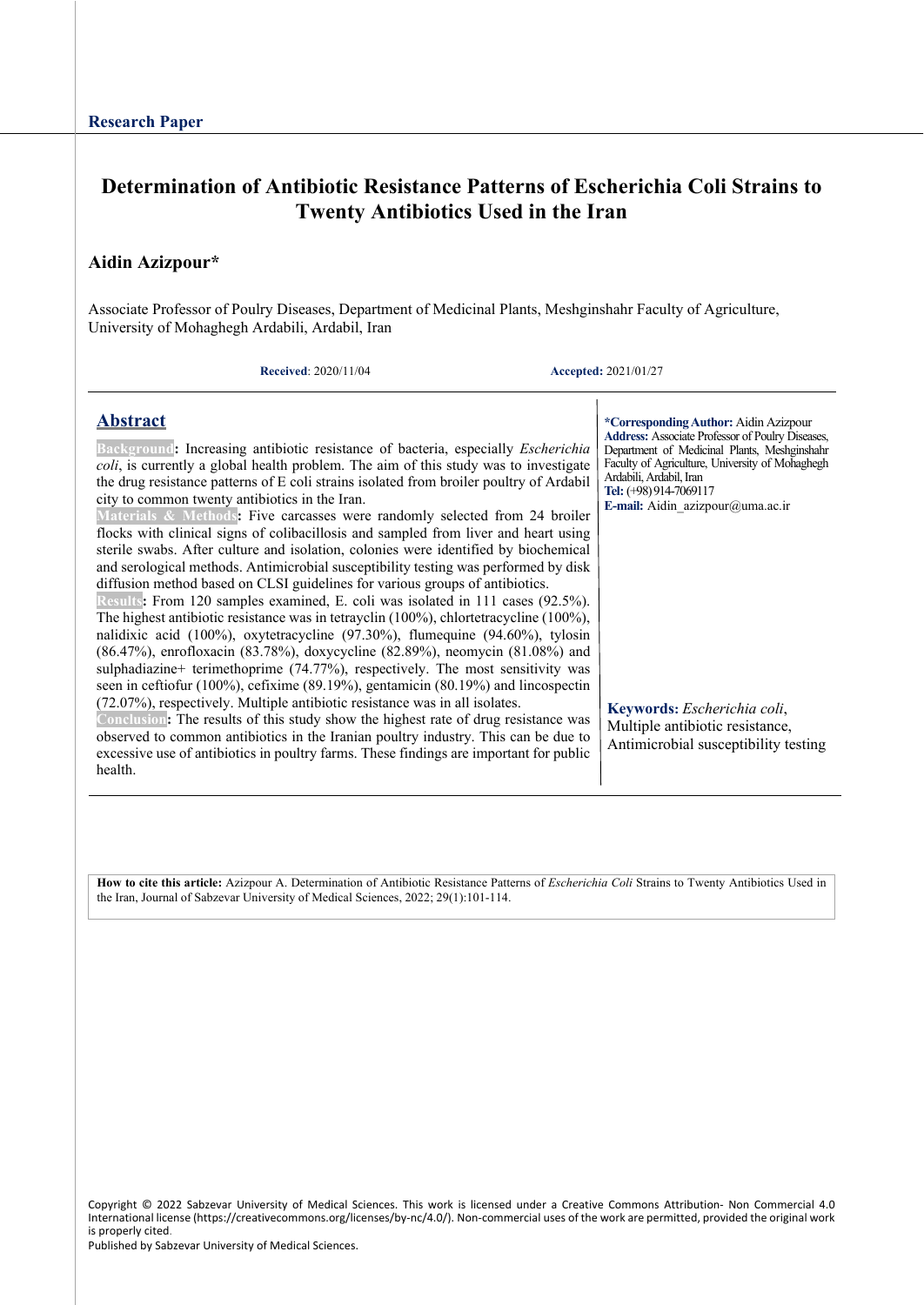### **Introduction**

*Escherichia coli* is the causative agent of collibasillosis in poultry . The collibasillosis occurs in domestic birds of all ages, but this disease is more common in young birds than adults. Also E.coli causes various diseases include septicemia, respiratory tract infection, cellulitis, meningitis, endocarditis, yolk sac infection, omphalitis, peritonitis, salpingitis, synovitis, polyserositis, airsacculitis and coligranuloma.

However, E.coli infections in industrial poultry are particular importance and cause significant economic losses to countries annually. Today, the prevention of collibasillosis is mostly based on the use of antibacterial compounds. Antibiotic treatment is one of the most important methods to reduce morbidity and mortality as well as the damage associated with this infection.

But in the last decade, the widespread and longterm administration of antibiotics for therapy and growth promotion in poultry has led to the emergence and spread of resistant genes and consequently increasing in antibiotic resistance to some bacteria strains. This has led to reduce efficiency which has finally made it difficult to treat the disease. Increasing multidrug resistanc to E.coli has been reported worldwide and has raised many public health concerns in developing and developed countries.

Because the identification of common antibiotic resistance in the region is particular importance for therapy of infections and prevention of treatment failure. Therefore, the aim of this study was to investigate antibiotic resistance patterns of E coli strains isolated from broiler poultry flocks with collibasillosis of Ardabil city to twenty antibiotics which are commonly used in health centers of Iran.

### **Methodology**

Twenty-four broiler flocks (2-7 weeks of old) from different parts of Ardabil city with clinical symptoms and suspected autopsy lesions of collibasillosis were examined in the laboratory during 2018. Five birds were randomly selected from each flock and after necropsy and initial diagnosis of the disease, the liver and heart were sampled next to the flame.

First, samples were cultured in McConkey agar medium (HiMedia Laboratories, Mumbai, India) and incubated at 37 ° C for 24 h. The lactosepositive colonies were then separated and subcultured on McConkey agar to obtain pure culture.

To confirm the bacterial identity, a colony of pure culture was cultured on EMB (Eosin Methylene Blue) medium and if the colonies were produced with metallic green glaze, finally was identified and confirmed with Gram staining and biochemical tests including indole production, methyl red reaction and voges–proskauer reaction, urea production, gas production, citrate fermentation, glucose fermentation, oxidase reaction, catalase reaction, ornithine decarboxylase fermentation and lysine based on standard bacteriological procedure (1, 7). The *E.coli* isolates confirmed by biochemical tests were stored in LB medium with 30% glycerol in the freezer at -70  $\degree$  C for perform antibiogram test.

To determine the antibiotic resistance of the isolates against 20 drugs commonly in the veterinary and medical fields was used qualitative disc diffusion method by Kirby Bauer procedure on Mueller-Hinton agar (Merck, Germany) in according with instructions of Clinical Laboratory Standards Institute Guidelines (CLSI) 2018.

Antibiotic disks, procured from Padtan Teb Company of Iran, were sulphadiazine + trimethoprim  $(1.25/23,75 \mu g)$ , ampicillin  $(10 \mu g)$ , penicillin (100 μg), ciprofloxacin (5 μg), cefixime (5 μg), tylosin (30 μg), danofloxacin (10 μg), gentamicin (10 μg), neomycin (30 μg), ceftiofur (30 μg), florfenicol (30 μg), colistin (10 μg), lincoceptin (15/200 μg), chlortetracycline (30 μg), doxycycline ( 30 μg), oxytetracycline (30 μg), flumequine (30 μg), enrofloxacin (5 μg), tetracycline (30 μg) and nalidixic acid (30 μg)

To perform an antibiogram test, each isolate was removed from 70 ° C freezer and cultured on MacConkey agar for 24 hours at 37 °C. Then 2 to 3 colonies were transferred from the MacConkey Agar medium to the test tube containing TSB (Tryptic Soy Broth) and incubated for 3 hours at 37 ° C to prepare 0.5 McFarland turbidity. After adjusting the turbidity of bacterial suspension equivalent to 0.5 McFarland standard, 150 μl test suspension was inoculated on to Mueller–Hinton agar plates, and then antibiotic disks were placed and incubated at 37°C for 18 h. Then the diameter of the inhibition growth zone of each disk was measured and finally the resistance and sensitivity of each isolate were read by comparing standard table of antibiotic interpretation. In this study, resistance to more than three antibiotics was considered as multiple resistance.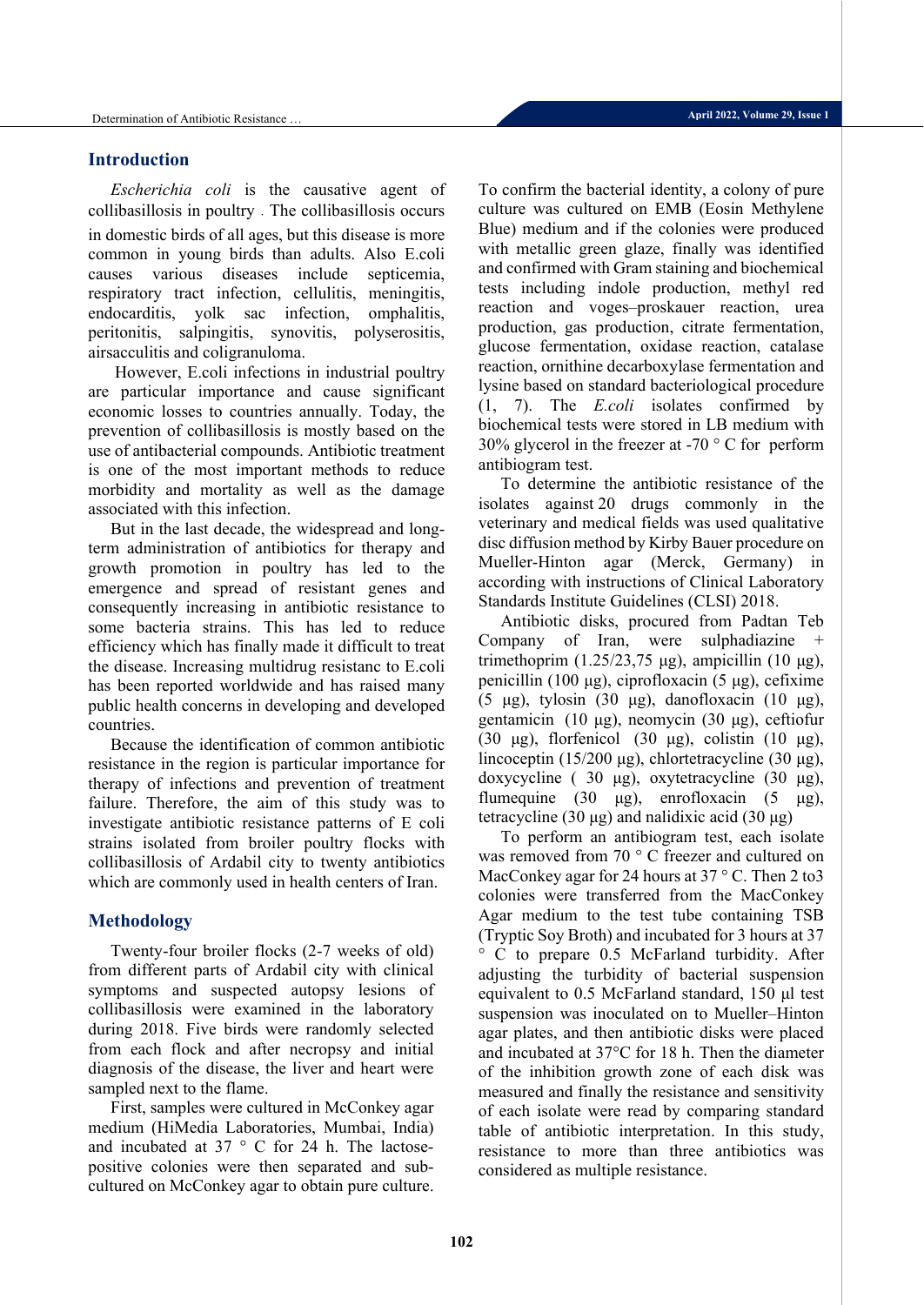### **Results**

The results of the present study are shown in Tables 1 to 3. Out of 200 tested samples from broilers with colibacillosis in Ardabil, 111 isolates *E. coli* was recovered and in 9 samples *E. coli* was not isolated. Thus, the overall prevalence of *E. coli* was 92.5%.

The frequency of sensitivity and resistance of *E. coli* isolates to twenty antimicrobial agents is outlined in Table 1 . All isolates were susceptible to to ceftiofur. In contrast, 100% of the isolates were resistant to tetracycline, chlortetracycline and

nalidixic acid (100%) and the resistance to the 16 other antibiotics ranged from 10.81 to 97.30%. In 16 other antibiotics, the highest resistance was found against oxytetracycline (97.30%), flumequine (94.60%), tylosin (86.47%), enrofloxacin (83.78%), doxycycline (82.89%), neomycin (81.08%), and sulphadiazine + trimethoprim (74.77%) and the lowest resistance was found in lincoceptin (27.93%), gentamicin (19.81%) and cefixime (`10.81%).

| <b>Antimicrobial Agent</b>           | Resistant No. (%) | Sensitive No. $(\%)$   |
|--------------------------------------|-------------------|------------------------|
| Macrolide Groups                     |                   |                        |
| Tylosin                              | 96 (86.48)        | 15 (13.52)             |
| <b>Tetracycline Groups</b>           |                   |                        |
| Tetracycline                         | 111(100.00)       | $\theta$               |
| Chlortetracycline                    | 111(100.00)       | $\mathbf{0}$           |
| Doxycycline                          | 92(82.89)         | 19(17.11)              |
| Oxytetracycline                      | 108(97.30)        | 3(2.70)                |
| Fenicol Groups                       |                   |                        |
| Florfenicol                          | 50(45.04)         | 61(54.96)              |
| Quinolone and Fluoroquinolone Groups |                   |                        |
| Nalidixic acid                       | 111 (100.00)      | $\theta$               |
| Flomequine                           | 105(95.60)        | 6(5.40)                |
| Enrofloxacin                         | 93 (83.78)        | 18 (8.28)              |
| Ciprofloxacin                        | 67(60.36)         | 44(39.64)              |
| Danofloxacin                         | 62(55.85)         | $\overline{49(44.15)}$ |
| Aminoglycoside Groups                |                   |                        |
| Neomycin                             | 90(81.08)         | 21(18.25)              |
| Gentamicin                           | 22(19.81)         | 89(80.19)              |
| Lincosamide Groups                   |                   |                        |
| Lincospectin                         | 31 (27.93)        | 80 (72.07)             |
| Polymyxin Groups                     |                   |                        |
| Colistin                             | 61(54.94)         | 50(45.06)              |
| Penicillin Groups                    |                   |                        |
| Ampicillin                           | 58(52.25)         | $5\overline{3(47.75)}$ |
| Penicillin                           | 51(45.94)         | 60(54.06)              |
| Sulfonamide Groups                   |                   |                        |
| Sulphadiazine+trimethoprim           | 83 (74.77)        | 28 (25.33)             |
| Cephalosporin Groups                 |                   |                        |
| Cefixime                             | 12(10.81)         | 99 (89.19)             |
| Ceftiofur                            | $\overline{0}$    | 111 (100.00)           |

**Table 1. Antibiotic resistance profile of 111 E. coli isolates to 20 antibiotics**

Multiple resistance was observed among resistant isolates. 100% of isolates were resistant to at least three compounds and 0.9% isolates to 18 compounds out of a total of 20 antibiotics tested

(Table 2). More than 90% of E. coli isolates were resistant to five antibiotics, and none of the isolates were resistant to more than 19 antibacterial compounds (Table 2).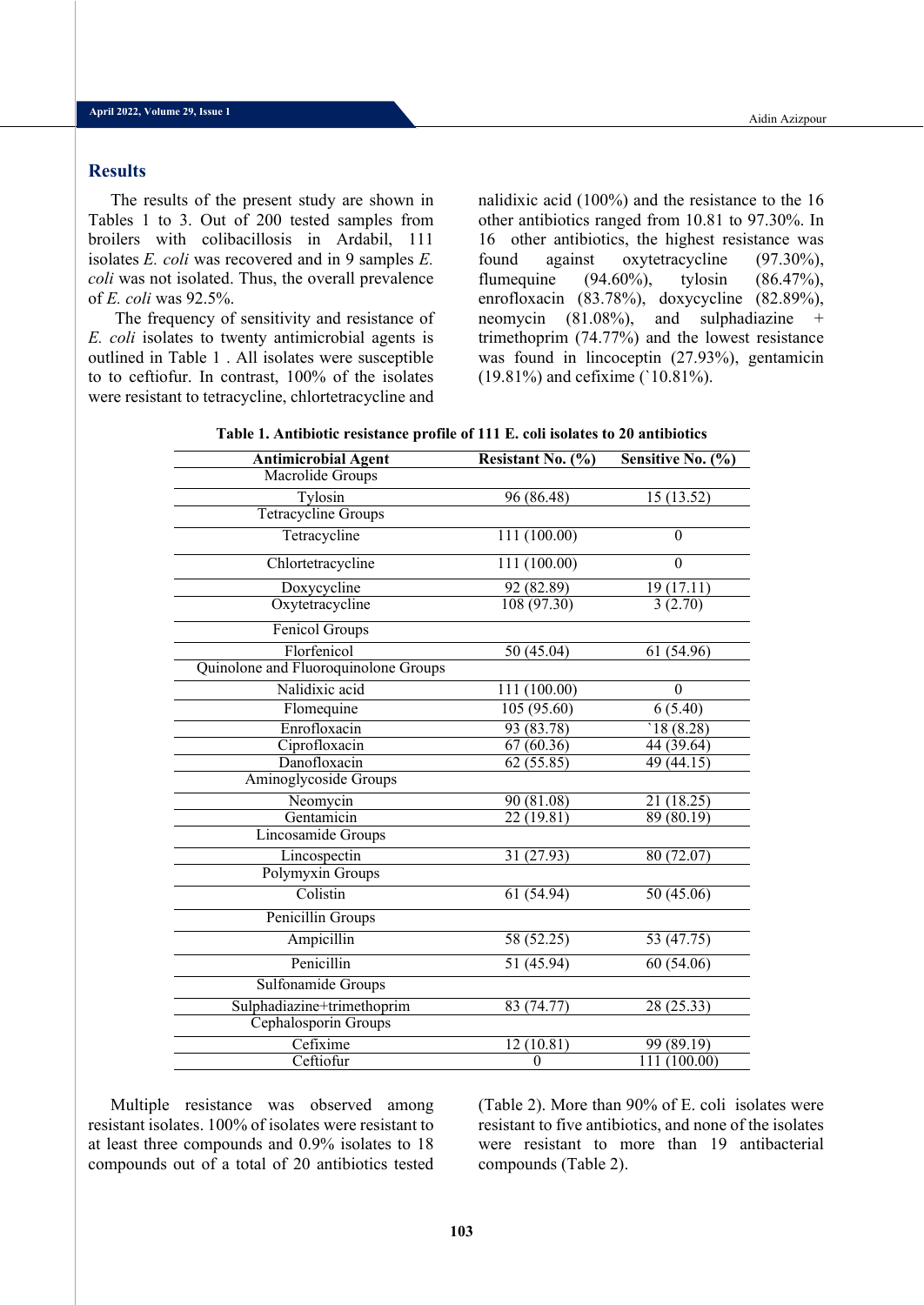| Resistant No. $(\% )$ | Antibiotics No. |
|-----------------------|-----------------|
| 111 (100.0)           |                 |
| 111(100.0)            | $\overline{2}$  |
| 111 (100.0)           | 3               |
| 105 (94.59)           | 4               |
| 100 (90.09)           | 5               |
| 81 (72.98)            | 6               |
| 76 (68.46)            | 7               |
| 65 (58.83)            | 8               |
| 62(55.85)             | 9               |
| 56 (50.45)            | 10              |
| 40 (36.03)            | 11              |
| 28 (25.22)            | 12              |
| 20(18.01)             | 13              |
| 13(11.71)             | 14              |
| 11 (9.91)             | 15              |
| 5(4.50)               | 16              |
| 3(2.80)               | 17              |
| 1(0.90)               | 18              |
|                       |                 |

**Table 2. Multiple resistance of** *E. coli* **isolates against 20 antibiotics**

According to Table 3 a comparison of the drug resistance pattern of five E. coli isolates obtained from each broiler flock showed that we found similarities between the antibiotic resistance pattern of isolates of 18 broiler flocks (81.8%), but in 6 broiler flocks (18.2%) had no similarity in antibiotic resistance pattern of their isolates. It is

noteworthy that in only 9.1% of the positively studied broiler flocks, all five E.coli isolated from each broiler poultry had a similar antibiotic resistance pattern. In 13.7% of the flocks, out of every five isolates, four E.coli had a similar resistance pattern (Table 3).

**Table 3. Similarity in antibiotic resistance patterns amoung five E.coli isolates obtained from each broiler flocks**

| E. coli isolates with similar drug resistance pattern No. | flocks No. $(\% )$ |
|-----------------------------------------------------------|--------------------|
|                                                           | 2(9.1)             |
|                                                           | 3(13.7)            |
| $2 + 3$                                                   | 1(4.5)             |
|                                                           | 5(22.7)            |
| $2+2$                                                     | 2 (9.1)            |
|                                                           | 3(13.7)            |
|                                                           | 2 (9.1)            |
|                                                           | 4 (18.2)           |

### **Discussion**

Collibasilosis is one of the most important economically diseases of the poultry industry in the worldwide, which is caused by *Escherichia coli*. According to reports, the drug resistance pattern is diverse and changing in different geographical areas and even at different time periods in a region.

In Dakahlia Governorate of Egypt, on 116 APEC strains, the highest resistance was reported for ampicillin (100%), followed by tetracycline (93.1%) and nalidixic acid (84.5%). Resistance to sulfamethoxazole + trimethoprim  $(58.6\%)$ , gentamicin (48.3%) and ciprofloxacin (41.4%)

were in the next ranks. In APEC strains obtained from broilers with collibasillosis at Faisalabad of Pakistan, the highest resistance to ampicillin, tetracycline and ciprofloxacin were observed 98.6%, 97.3% and 72%, respectively. On 50 *Escherichia coli* isolates obtain from broilers with colibasilosis in Nepal, The highest resistance were for ampicillin (98%), followed by doxycycline (62%), gentamicin (55%), ciprofloxacin (55%). and Colistin (50%). A study in Chine on 87 APEC isolates from septicemia of broilers showed that the resistance rates to ampicillin, ciprofloxacin,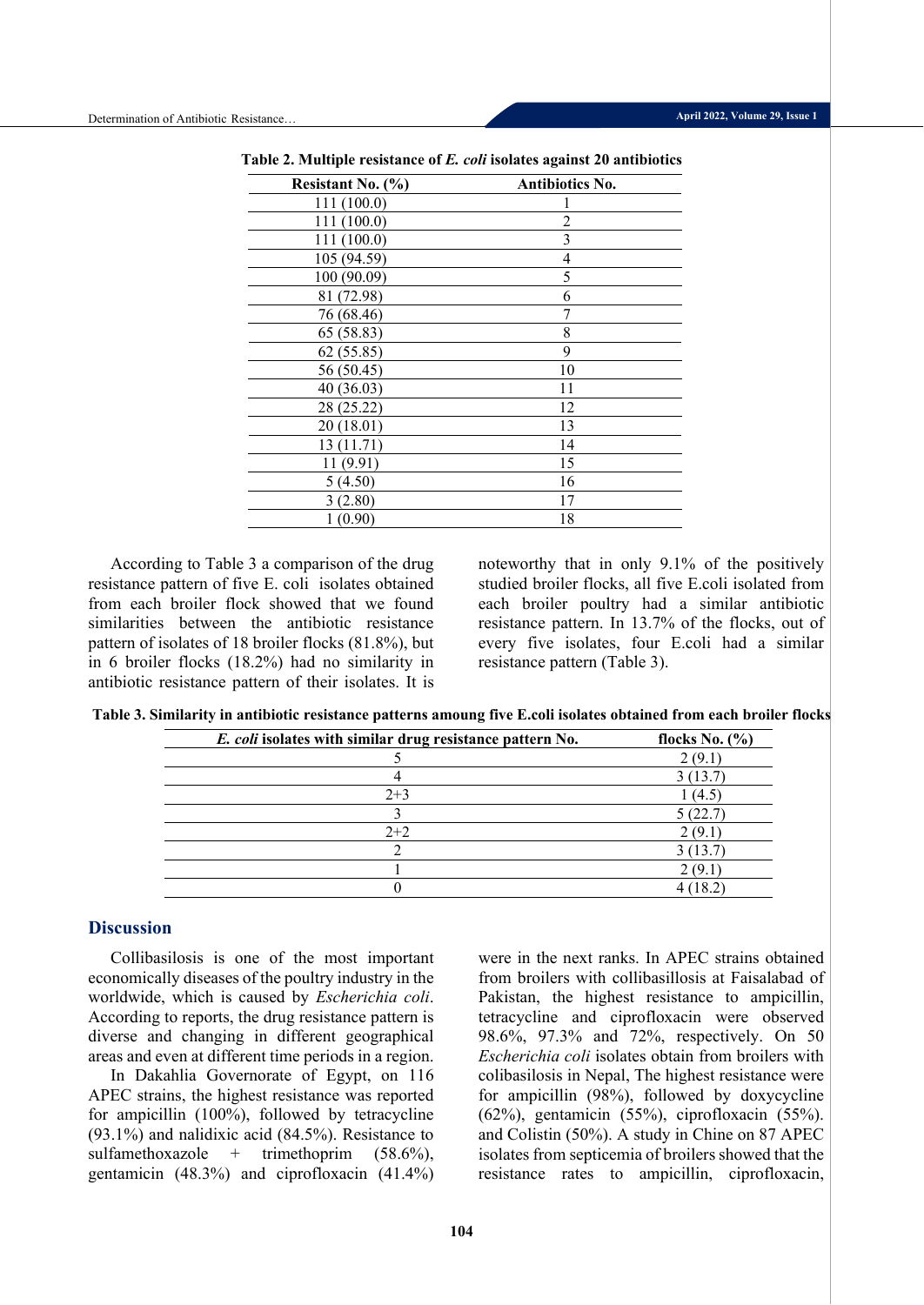gentamicin, cefixime and neomycin were 97.7%, 94.3%, 93.1%, 58.6% and 52.9% ,respectively. In the study On 79 APEC strains in Korea, the highest resistance was related to ampicillin (83.5%) and nalidixic acid (65.8%), tetracycline (64.6%), ciprofloxacin  $(46.8\%)$ , sulfamethoxazole + trimethoprim (43.1%), cefixime (16.5%) and gentamicin (12.7%) were in the next ranks. Performed studies on 168 APEC strains isolated from Thai and Australian broiler flocks showed that resistance to tetracycline, ampicillin and sulfamethoxazole + trimethoprim in Thai isolates was 84.5, 70.5% and 51.2%, respectively and resistance to tetracycline, ampicillin and sulfamethoxazole + trimethoprim in Australian isolates was 36.9%, 29.8% and 17.8% ,respectively. Varga et al. studied *E. coli* isolates in Ontario, Canada and reported resistance to tetracycline, gentamicin, ampicillin and sulfamethoxazole + trimethoprim were 57%, 50%, 44 % and 18%, respectively. In a study on 30 commercial poultry E.coli isolates in Bangladesh, resistance for erythromycin, penicillin, tetracycline, chloramphenicol and gentamicin was reported 100, 100, 93.3, 53.3 and 23.1, respectively. In other study on 67 *Escherichia coli* isolates from poultry flocks with collibasillosis in Nigeria, The highest resistance was to chloramphenicol (11.9%) and tetracycline  $(10.5\%)$ , followed by neomycin  $(5.9\%)$ , sulfamethoxazole (4.5%), enrofloxacin (3.0%), ampicillin (2.9%) and erythromycin (1.5%). In survey on 51 isolates obtained from poultry in Italy showed that the highest resistance to ampicillin and nalidixic acid and the lowest to Cephalosporins. According to studies on 269 APEC strains in northern Jordan, the highest resistance was related to sulfamethoxazole + trimethoprim  $(95.5\%),$ amoxicillin (93.3%) and doxycycline. (92.2%) and the lowest resistance were ceftriaxone (3.93%) and ceftazidime (0%) (16). In Nairobi, Kenya, the highest resistance to ampicillin (54.5%) and cotrimoxazole (26%) and the lowest resistance to ciprofloxacin (0%) and gentamicin (0%).

A lot of researches has been done on the antibiotic resistance of *Escherichia coli* in poultry of Iran, which indicates the high level of antibiotic resistance in different parts of the country. In Ardabil province has been reported that the highest resistance to tetracycline (99.43%) and erythromycin (97.75%) and the lowest resistance against fluorophenicol (58.99%) and lincospectin (36.52%). In the evaluation conducted in Urmia Aidin Azizpour et al.

between 2006 and 2011 showed that the highest resistance had to tylosine, tetracycline, and erythromycin, and the highest sensitivity had to fluorophenicol and lincospectin. In the study on 120 *Escherichia coli* isolates obtained from broiler flocks in Ahvaz observed the highest resistance to enrofloxacin (90.8%), followed by fluorophenicol (83.3%), doxycycline (82.5%), sultrim (74.2%) and lincoceptin (66.7%). In Yazd was reported the highest resistance was to nalidixic acid (100%) and ciprofloxacin (86%) and the highest sensitivity was to colistin (100%) and gentamicin (93%). A study conducted on 80 *Escherichia coli* isolates from Mazandaran broiler flocks showed that isolates of resistance to tetracycline, erythromycin and ampicillin were 71.25%, 65%, 62.5%, respectively. In Sistan and Baluchestan province has been reported the highest resistance of *Escherichia coli* strains isolated from broiler against tetracycline (95.0%), ciprofloxacin (88.3%), cotrimoxazole (86.7%), lincoceptin  $(52.5%)$  and gentamicin  $(21.7%)$   $(21)$ . The study was conducted on 71 *Escherichia coli* isolates from broilers with colibacillosis in Tabriz showed that the percentage of resistance of doxycycline, danofloxacin, enrofloxacin, soltrim, fluorophenicol, colistin and neomycin were 66.1, 60.7, 55, 50.8, 41.7, 18 and 16.1, respectively.

In the present study, the resistance to the majority of antibiotics commonly used in the poultry industry (tylosin, tetracycline, oxytetracycline, chlortetracycline, doxycycline, sulphadiazine + trimethoprim, flumequine, enrofloxacin, neomycin and nalidixic acid) was high. 100% of the isolates were resistant to the three antibiotics tetracycline, chlorotetracycline and nalidixic acid which the main reasons are the unprincipled and long-term use of these compounds, especially the group of tetracyclines and macrolides in poultry farms as growthpromoting and therapy. In this study, the resistance of the isolates to fluoroquinolones other than ciprofloxacin and danofloxacin was almost similar to tetracyclines and macrolides. Low resistance to lincospectin and gentamicin as well as cephalosporins compared to the studied drugs is due to limited use of these medicinal compounds in the prevention and treatment of commercial poultry flocks. Therefore, at present, these drugs can be effective in therapy of avian collibasilosis.

The findings of the this study are consistent with the some previous reports and different from the findings of other researchers. It seems that this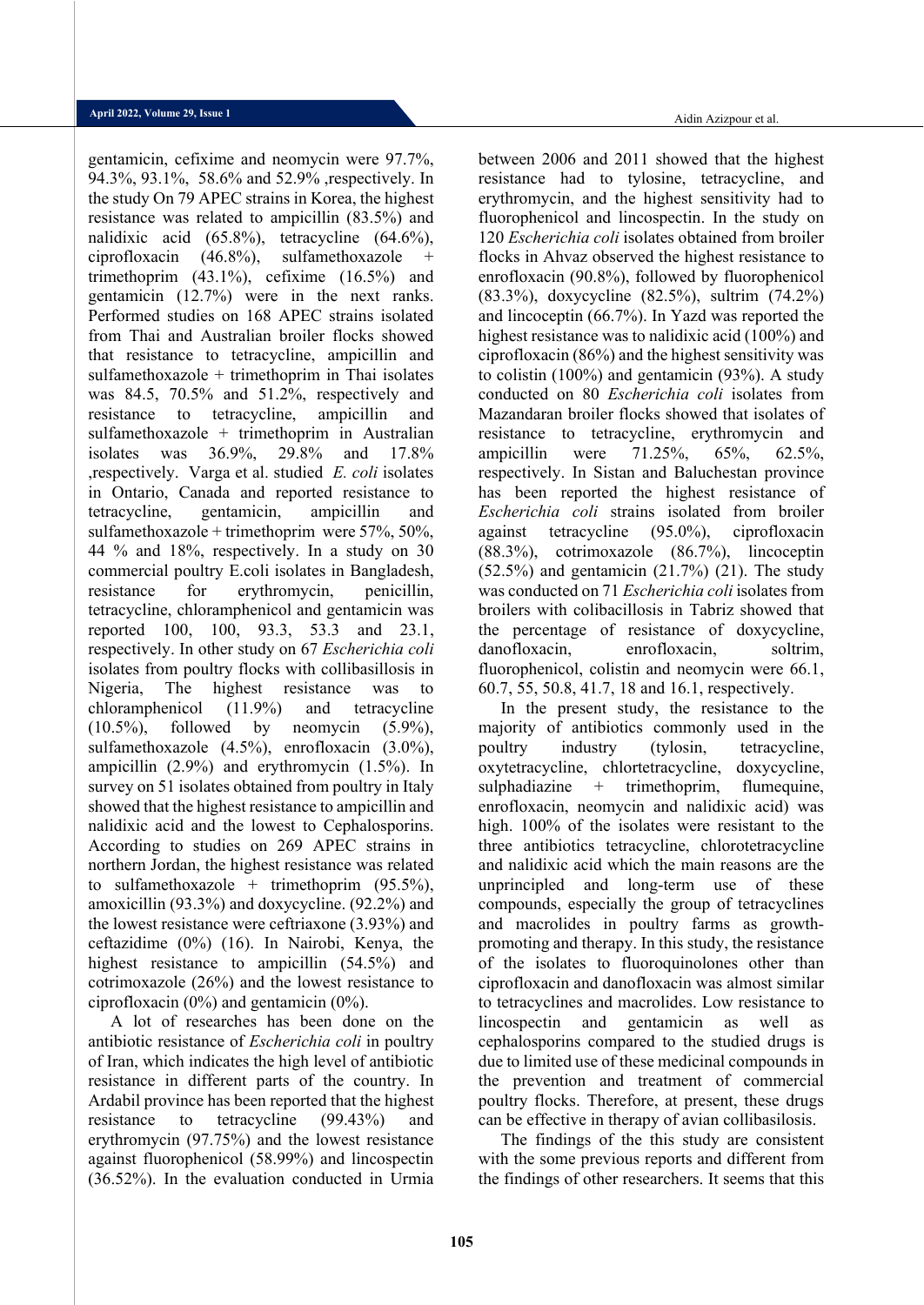difference can be due to different in the type, amount and continuity of antimicrobial compounds and temporal and spatial differences and different in the studied isolates.

Multiple drug resistance during the last decades in many countries, including Iran , Pakistan, Nepal, China and Nigeria have been reported. In this study all 111 isolates to three types of antibiotics were resistant and 100 isolates (more than 90%) to five types of antibiotics of the 20 antimicrobial compounds tested which mainly due to the improper use of these drugs without accurate assessment of bacterial susceptibility in poultry farms. It is alarm a threat to the transmission of resistance genes to humans. This issue is very serious in developing countries where o not abide the use of antibiotics and the duration of abstinence from meat and other animal products of treated with antibiotics. Multiple drug resistance of the present study is consistent with the studies of Jafari et al., Kim et al., Jahantegh et al.

The similarity of antibiotic resistance patterns of isolates in farms has been in recent years. In the present study, 81.8% of poultry farms had the same antibiotic resistance pattern and 18.2% of poultry farms did not have similarities in drug resistance pattern of isolates. In this study, in 9.1% of poultry farms, all five isolates from one farm had a similar drug resistance pattern. Due to the variability of antibiotic resistance pattern of isolates studied, antibiogram test should be performed independently for each region or even each poultry to select the appropriate and effective drug for the treatment of colibacillosis.

### **Conclusions**

The data obtained in this study indicate that that level resistance of isolates to the majority of antibiotics commonly used in the Iranian poultry industry is high. This can be due to the excessive use of antibiotics in poultry farms, which is very<br>important for public health. Therefore, important for public health. Therefore, implementation of a national monitoring plan for antimicrobial resistance and rational administration of antibiotics seems necessary.

### **Acknowledgment**

The author would like to thank all the people who helped me in this research.

### **Conflict of Interest**

The author declare that there are no conflict of interest regarding the publication of this manuscript.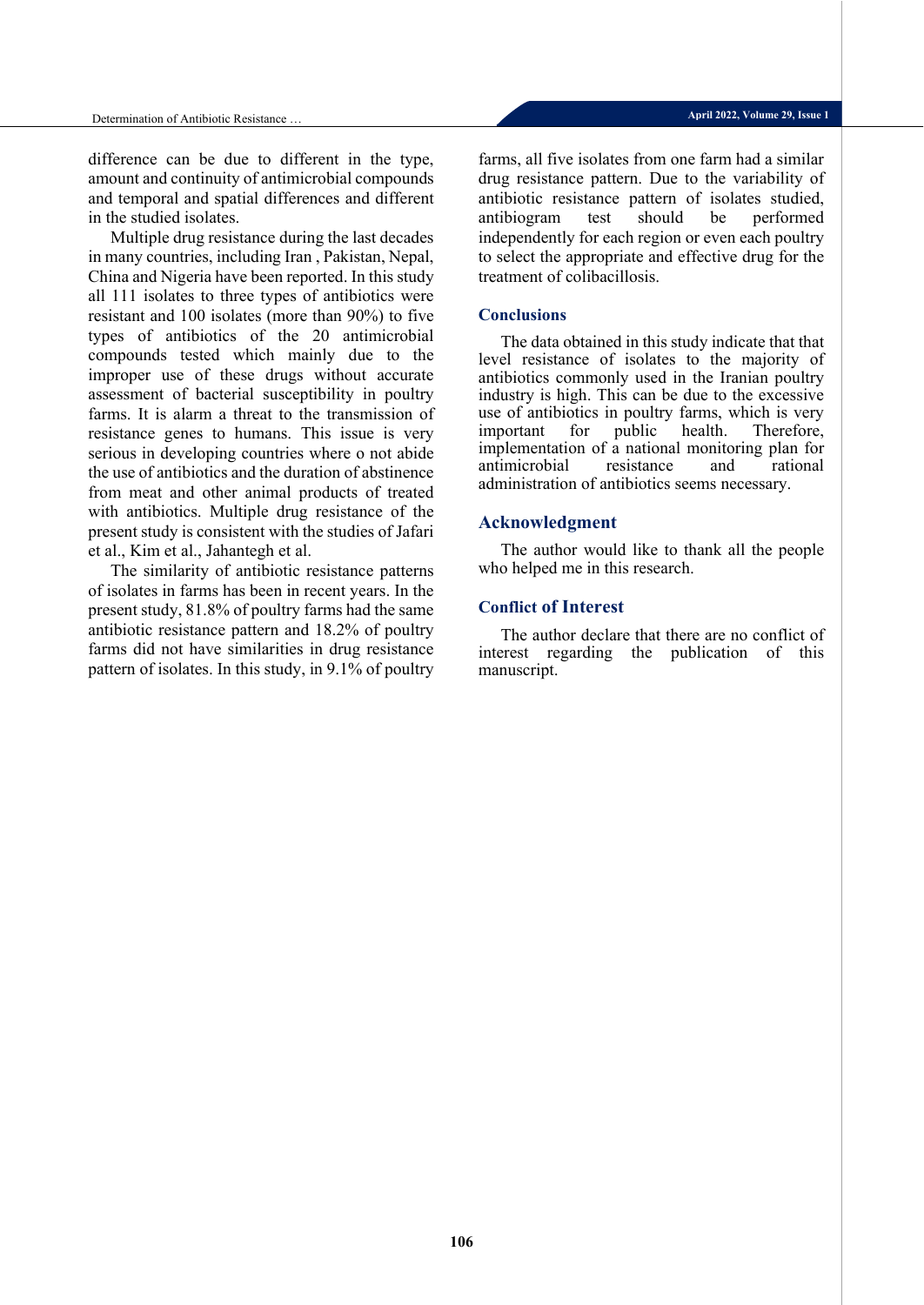# **تعیین الگو ي مقاومت دارویی سویه هاي اشریشیاکلی نسبت به 20 آنت ی بیوتیک مورداستفاده در ا یران**

**\* آیدین عزیزپور** 

دانشیار بیماریهای طیور، گروه گیاهان دارویی، دانشکده کشاورزی مشگین شهر، دانشگاه محقق اردبیلی، اردبیل، ایران

جنتامایسین (۸۰/۱۹ درصد) و لینکواسپکتین (۷۲/۰۷ درصد) مشاهده شد. در تمامی جدایههای اشرشیاکلی مقاومت

**نتیجهگیري:** نتایج این بررسی نشان داد بیشترین میزان مقاومت دارویی نسبت به آنتی بیوتیک هاي رایج در صنعت طیور مشاهده گردید. این موضوع می تواند ناشی از مصرف بی رویه آنتیبیوتیک ها در مزارع طیور باشد که از نظر

**تاریخ دریافت: /08/14 1399 تاریخ پذیرش: 1399/11/08**

چندگانه دارویی وجود داشت.

بهداشت عمومی اهمیت فراوانی دارد.

| چکیده                                                                                                                | * <b>نويسندهٔ مسئول</b> : آيدين                                            |
|----------------------------------------------------------------------------------------------------------------------|----------------------------------------------------------------------------|
|                                                                                                                      | عزيز پور                                                                   |
| زمینه و هدف <mark>:</mark> در حال حاضر، افزایش مقاومت آنتی بیوتیکی باکتری ها بهخصوص اشریشیاکلی به عنوان یک مشکل      | <b>نشانی</b> : گروه گیاهان دارویی،                                         |
| بهداشتی جهانی مطرح می باشد. هدف از این مطالعه، بررسی الگوی مقاومت دارویی سویه های اشریشیاکلی جدا شده                 | دانشکده کشاورزی مشگینشهر،                                                  |
| از طیور گوشتی شهرستان اردبیل نسبت به ۲۰ نوع آنتی بیوتیک رایج در کشور بود.                                            | دانشگاه محقق اردبیلی، اردبیل،<br>ايران المستخدم المستخدم المستخدم المستخدم |
| مواد و روشها <mark>:</mark> از ۲۴ گله مرغ گوشتی دارای علایم بالینی و جراحات کالبدگشایی مشکوک به بیماری باکتریایی کلی | تلفن: ٩١٢٧٠۶٩١١٧٠                                                          |
| باسیلوز به طور تصادفی تعداد پنج لاشه انتخاب شد و از کبد و قلب با استفاده از سوآب استریل نمونه برداری صورت            | رايانامه:                                                                  |
| گرفت. پس از کشت و جداسازی، کلونی های آن با روش های بیوشیمیایی و سرولوژی شناسایی شدند. آزمایش                         | Aidin_azizpour@uma.ac.ir                                                   |
| حساسیت آنتی بیوتیکی به روش دیسک دیفیوژن آگار و براساس دستوالعمل CLSI انجام گردید.                                    | شناسه ORCID:                                                               |
| یافتهها <mark>:</mark> از ۱۲۰ نمونه بررسی شده، در ۱۱۱ مورد (۹۲/۵ درصد) باکتری اشریشیاکلی جداسازی شد. در این مطالعه   | 0000-0002-2834-2200<br>شناسه ORCID نویسنده اول:                            |
| بیشترین مقاومت آنتیبیوتیکی مربوط به تتراسایکلین (۱۰۰ درصد)، کلرتتراسایکلین (۱۰۰ درصد)، نالیدیکسیک اسید               | 0000-0002-2834-2200                                                        |
| (۱۰۰ درصد)، اکسیتتراسایکلین (۹۷/۳۰ درصد)، فلومکوئین (۹۴/۶۰ درصد)، تایلوزین (۸۶/۴۸ درصد)،                             |                                                                            |
| انروفلوکساسین (۸۳/۷۸ درصد)، داکسی سایکلین (۸۲/۸۹ درصد)، نئومایسین (۸۱/۰۸ درصد) و سولفادیازین                         |                                                                            |
| +تريمتوپريم (٧۴/٧٧ درصد) بود. بيشترين حساسيت در سفتيفور (١٠٠ درصد)، سفيكسيم (٨٩/١٩ درصد)،                            |                                                                            |

**کلیدواژهها:**

اشریشیاکلی، مقاومت چندگانه دارویی، آزمایش حساسیت آنتی بیوتیکی

### **مقدمه**

در طیور، باکتری *اشریشیاکلی،* عامل ایجادکننده بیماری کلی-باسیلوزیس می باشد (1و2). کلی باسیلوزیس در تمامی پرندگان اهلی و در سنین مختلف بروز می کند اما این بیماري در پرندگان جوان، نسبت به بالغین، شایع تر است و بیشتر در سنین 4 تا 9 هفته دیده میشود (۲). باکتری *اشریشیاکلی* نیز باعث بیماري هایی دیگر نظیر سپتیسمی، عفونت هاي دستگاه تنفسی، سلولیت، آندوکاردیت، پریتونیت، سالپنژیت، سینوویت، کلیگرانولوما، عفونت کیسه زده میشود (2 و 3). به هر حال،

عفونتهای حاصل از *اشریشیاکلی* در طیور صنعتی از اهمیت ویژهاي برخوردار هستند و صدمات اقتصادي قابلتوجهی را سالیانه به کشورها وارد میکنند (2). امروزه مقابله با بیماري کلیباسیلوزیس بیشتر متکی بر بهکارگیری ترکیبات ضدباکتریایی است (1 و 4). درمان آنتی بیوتیکی یکی از روشهاي مهم براي کاهش مرگومیر و همچنین خسارات مرتبط با این عفونت است (1 و 3). اما در دهه اخیر، تجویز گسترده و طولانیمدت آنتی بیوتیکها بهعنوان محرك رشد

Copyright © 2022 Sabzevar University of Medical Sciences. This work is licensed under a Creative Commons Attribution- Non Commercial 4.0<br>International license (https://creativecommons.org/licenses/by-nc/4.0/). Non-commerci is properly cited.

Published by Sabzevar University of Medical Sciences.

مجلۀ علمی ـ پژوهشی دانشگاه علوم پزشکی سبزوار، دورة ،29 شمارة ،1 فروردین و اردیبهشت ،1401 ص 101-114 [journal@medsab.ac.ir](mailto:journal@medsab.ac.ir) :رایانامه [http://jsums.medsab.ac.ir](http://jsums.medsab.ac.ir/) :سایت آدرس **شاپاي چاپی: 1606-7487**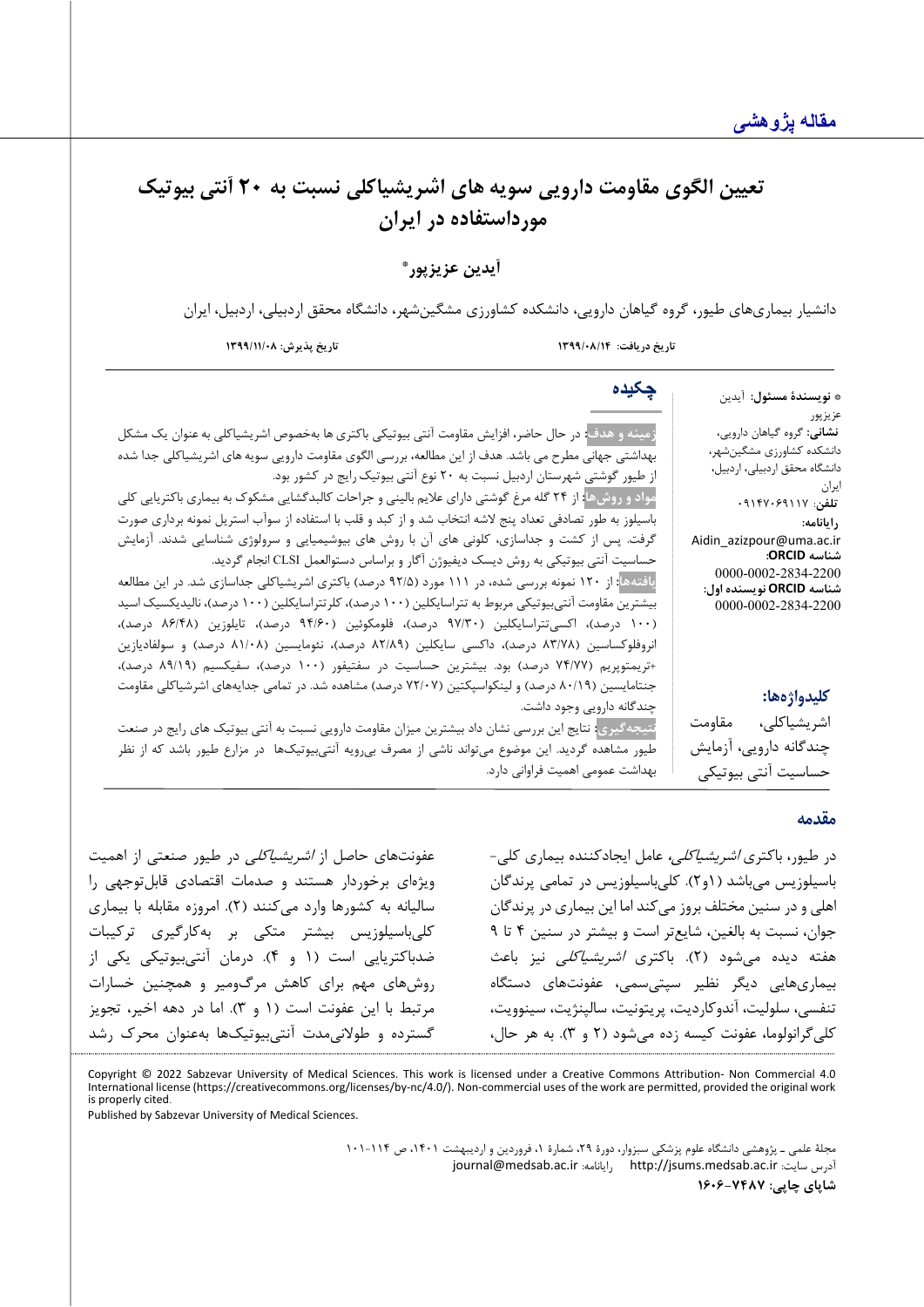طیور یا به منظور کنترل بیماري، سبب پیدایش و انتشار ژنهاي مقاوم و در نتیجه افزایش مقاومت آنتی بیویتکی در برابر برخی از گونههاي باکتري شده است که نهایتاً درمان بیماري را با مشکل مواجه کرده است (5 و 6)؛ به طوري که افزایش مقاومت چندگانه دارویی در برابر ا ین باکتري در سراسر جهان گزارش شده است و نگرانیهاي زیادي را در کشورهاي درحالتوسعه و توسعهیافته ایجاد کرده است (6 و 7). از آنجایی که شناسایی مقاومت هاي دارویی شایع در منطقه، اهمیت ویژهاي براي درمان عفونت ها و جلوگیري از شکست درمان دارد؛ هدف از مطالعه حاضر بررسی الگوي مقاومت دارویی در سویههاي اشریشیاکلی جدا شده از موارد کلیباسیلوز گله هاي گوشتی شهرستان اردبیل نسبت به 20 نوع آنتی بیوتیک با مصرف رایج در مراکز درمانی کشور میباشد.

# **.2 مواد و روش ها**

24 گله طیور گوشتی با سنین 2-7 هفتگی از نقاط مختلف اردبیل داراي علایم بالینی و جراحات کالبدگشایی مشکوك به بیماري کلیباسیلوز در آزمایشگاه طی سال 1397 بررسی شدند. از هر گله مورد مطالعه به طور تصادفی تعداد پنج پرنده انتخاب و بعد از کالبدگشایی و تشخیص اولیه بیماري، در کنار شعله از کبد و قلب نمونه برداري بهعمل آمد.

ابتدا نمونهها در محیط مککانکی آگار HiMedia( (India ,Mumbai ,Laboratories کشت داده شدند و به مدت 24 ساعت در دماي 37 درجه سانتی گراد گرمخانهگذاري شدند. سپس کلونی هاي لاکتوز مثبت جدا و مجدداً بر روي مککانکی آگار کشت داده شدند تا کشت خالص بهدست آمد. براي تأیید هویت باکتري، یک کلونی از کشت خالص بر روي کشت داده شد و در صورت تولید کلونیها با <sup>1</sup> محیط EMB جلاي سبز فلزي، در نهایت با رنگآمیزي گرم و آزمونهاي تفریقی بیوشیمیایی (تولید ان دول، کاتالاز، اکسیداز، واکنش متیل رد و واکنش وژوس پروسکائر، تولید اوره، مصرف سیترات، تخمیر گلوکز و دکربوکسیلایون ارنیتین و لیزین و ...) براساس روشهاي استاندارد باکتریولوژیکی تشخیص نهایی و تأیید هویت شدند (۱ و ۷). جدایههای *اشریشیاکلی* تأیید شده با آزمونهاي بیوشیمیایی، در محیط LB به همراه 30 درصد گلیسرول تا انجام آزمایش آنتی بیوگرام در فریزر -70 درجه سانتیگراد نگهداري شدند.

برای تعیین مقاومت آنتی بیوتیکی جدایههای موردبررسی نسبت به 20 داروي مصرفی متداول در حوزههاي دامپزشکی و پزشکی، از روش کیفی انتشار از دیسک<sup>۲</sup> به روش کربیبائر<sup>۳</sup> و طبق دستورالعمل مؤسسه استانداردهاي آزمایشگاهی و بالینی (CLSI (سال 2018 استفاده گردید (7). براي انجام این تحقیق، دیسکهاي آنتی بیوتیک (غلظت بر حسب میکروگرم) سولفادیازین+تریمتوپریم (1.25/23.75)، آمپی سیلین (10)، پنیسیلین (100)، سیپروفلوکساسین (5)، سفیکسیم (5)، تایلوزین (30)، دانوفلوکساسین (10)، جنتامایسین (10)، نئومایسین (30)، سفتیفور (30)، فلورفنیکل (30)، کلیستین (10)، لینکواسپکتین (15/200)، کلرتتراسایکلین (30)، داکسیسایکلین (30)، اکسی تتراسایکلین (30)، فلومکوئین (30)، انروفلوکساسین (5)، تتراسایکلین (30)، نالیدیکسیک اسید (30) از شرکت پادتن طب ایران تهیه شد (7).

براي انجام آزمایش حساسیت آنتیبیوتیکی، هر جدایه باکتري از فریزر -70 درجه سانتیگراد خارج ضمن آماده سازي بر روي محیط مککانکی آگار به مدت 24 ساعت در دماي 37 درجه سانتیگراد کشت داده شدند. سپس 4 تا 5 کلنی از محیط مککانکی آگار به لوله آزمایش حاوی TSB <sup>4</sup> منتقل و به مدت 3 ساعت در دماي 37 درجه سانتیگراد براي تهیه کدورت 0/5 مک فارلند گرمخانهگذاري شدند. پس از تنظیم کدورت سوسپانسیون باکتریایی معادل 0/5 استاندارد مکفارلند، 150 میکرولیتري از سوسپانسیون آزمایشی بر روي پلیت هاي مولر هینتون آگار (Germany ,Merck (تلقیح شد و سپس دیسکهاي آنتیبیوتیک قرار داده شد و به مدت 18 ساعت در دماي 37 درجه سانتی گراد انکوبه گردید (5 و 8). سپس قطر هاله عدم رشد هر دیسک بهوسیله خط کش اندازهگیري و در نهایت میزان مقاومت و حساسیت هر جدایه با مقایسه اطلاعات موجود در جدول استاندارد تفسیر آنتی بیوتیک (شرکت پادتن طب) قرائت شد. در این بررسی، مقاومت به بیش از سه نوع آنتی بیوتیک به عنوان مقاومت چندگانه در نظر گرفته شد.

## **.3 یافته ها**

نتایج مطالعه حاضر در جداول 1 تا 3 نشان داده شده است. از بین 120 نمونه بررسی شده از طیور گوشتی مبتلا به بیماري کلیباسیلوزیس در شهرستان اردبیل، در 111 مورد (92/5

<sup>1</sup> Eosin Methylene Blue

<sup>2</sup> Disc diffusion

<sup>3</sup> Kirby Bauer

<span id="page-7-1"></span><span id="page-7-0"></span><sup>4</sup> Trypicase Soy Broth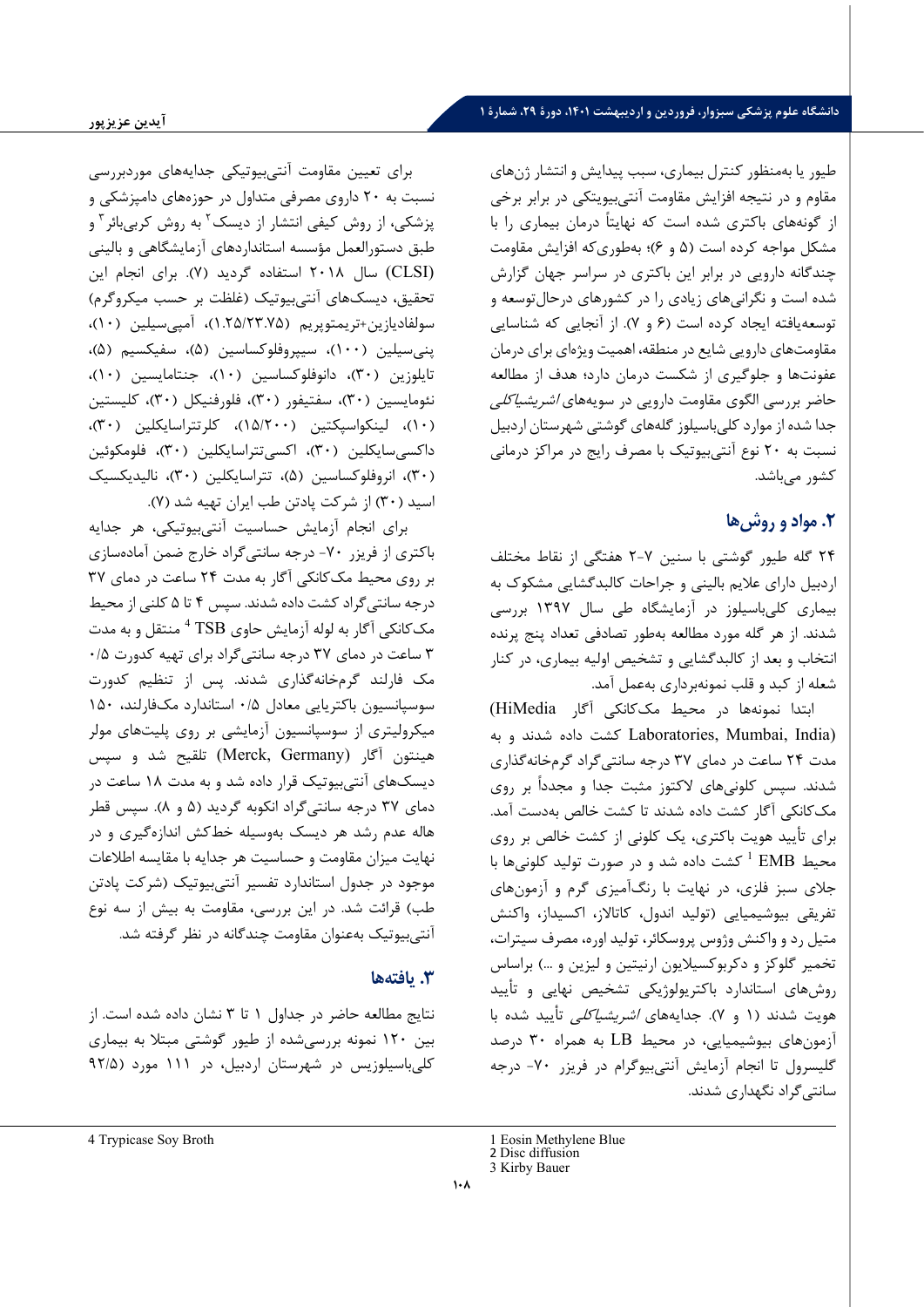#### **تعیین الگوي مقاومت دارویی....**

# **دانشگاه علوم پزشکی سبزوار، فروردین و اردیبهشت ،1401 دورة ،29 شمارة 1**

درصد) باکتري اشریشیاکلی جداسازي شد و در 9 مورد (7/5 درصد) باکتري اشریشیاکلی رشد نکرد.

فراوانی مقاومت و حساسیت 111 جدایه اشریشیاکلی جداسازي شده از طیور گوشتی مبتلا به کلی باسیلوزیس نسبت به 20 آنتیبیوتیک موردآزمایش در جدول 1 آورده شده است. تمامی جدایهها در مقابل سفتیفور کاملاً حساس بودند. در مقابل 100 درصد جدایهها نسبت به تتراسایکلین، کلرتتراسایکلین و نالیدیکسیکاسید مقاومت کامل (100 درصد) داشتند و میزان مقاومت به 16 آنتی بیوتیک دیگر بین 10/81 تا 97/30 درصد متغیر بود. از نظر تقسیمبندي، آنتیبیوتیک هاي بررسیشده در سه گروه مقاومت دارویی قرار داشتند. در گروه اول، چهار آنتی بیوتیک سفتیفور، سفیکسیم، جنتامایسین و لینکواسپکتین با

مقاومت پایین (بین 0 تا 30 درصد) بودند. گروه دوم، پنج آنتی بیوتیک فلورفنیکل، پنی سیلین، دانوفلوکساسین، کلیستین و آمپی سیلین مقاومت متوسطی (بین 30 تا 60 درصد) داشتند. در گروه سوم 11 آنتی بیوتیک تتراسایکلین، اکسی تتراسایکلین، کلرتتراسایکلین، فلومکوئین، تایلوزین، داکسیسایکلین، انروفلوکساسین، نئومایسین، سیپروفلوکساسین، سولفادیازین+ تریمتوپریم، نالیدیکسیکاسید مقاومت بالا (بین 60 تا 100 درصد) نشان دادند که از بین آنتیبیوتیک هاي با مقاومت بالا ، بیشتر جدایهها نسبت به 5 آنتی بیوتیک تتراسایکلین، کلرتتراسایکلین، اکسیتتراسایکلین، فلومکوئین و نالیدیکسیک اسید فوق مقاوم (بیش از 94 درصد) بودند.

|  |  |  |  |  | جدول ۱. فراوانی مقاومت و حساسیت ۱۱۱ جدایه اشریشیاکلی از موارد کلی باسیلوز گله های گوشتی نسبت به ۲۰ اُنتی بیوتیک |  |  |
|--|--|--|--|--|-----------------------------------------------------------------------------------------------------------------|--|--|
|--|--|--|--|--|-----------------------------------------------------------------------------------------------------------------|--|--|

| رديف               | تركيبات آنتىبيوتيك                           | جدايههاى مقاوم<br>جدايەھاي حساس |                                     |                                          |                           |
|--------------------|----------------------------------------------|---------------------------------|-------------------------------------|------------------------------------------|---------------------------|
|                    |                                              | تعداد                           | درصد                                | تعداد                                    | درصد                      |
|                    | گروه ماكروليدها                              |                                 |                                     |                                          |                           |
| $\lambda$          |                                              | ۹۶                              | $\lambda$ ۶/۴ $\lambda$             | ۱۵                                       | 17/27                     |
|                    | تايلوزين<br>گروه تتراسايكلينها               |                                 |                                     |                                          |                           |
| ٢                  | تتراسايكلين                                  | $\binom{1}{1}$                  | $\cdots$                            | $\bullet$                                | $\bullet$                 |
| $\overline{\tau}$  | كلرتتراسايكلين                               | $\binom{1}{1}$                  | $\cdots$                            |                                          |                           |
| ۴                  | داكسى تتراسايكلين                            | 95                              | $\lambda Y/\lambda q$               | 19                                       | $\overline{Y/11}$         |
| ۵                  | اكسى تتراسايكلين                             | $\lambda \cdot \lambda$         | $9Y/\tau$ .                         | ٣                                        | $Y/Y$ .                   |
|                    | گروه فنيكلها                                 |                                 |                                     |                                          |                           |
| ۶                  | فلورفنيكل                                    | ۵٠                              | $f \Delta / \cdot f$                | ۶۱                                       | $\Delta f$ /98            |
|                    | گروه كلينولونها و فلوروكلينولونها            |                                 |                                     |                                          |                           |
| $\mathsf{v}$       | فلومكوئين                                    | $\mathcal{L} \cdot \Delta$      | 98.6                                | ۶                                        | $\Delta/\mathfrak{f}$ .   |
| γ                  |                                              | $\binom{1}{1}$                  | $\mathcal{L}$ .                     | $\bullet$                                |                           |
| ٩                  | سيپروفلوكساسين                               | $\gamma$                        | 9.179                               | $\overline{\mathfrak{f}^{\mathfrak{e}}}$ | T9/56                     |
| $\overline{\cdot}$ | دانوفلوكساسين                                | ۶۲                              | $\Delta\Delta/\Lambda\Delta$        | ۴۹                                       | FF/10                     |
| $\setminus$        | انروفلوكساسين                                | 95                              | $\lambda Y/Y\lambda$                | ١٨                                       | $\lambda$ /٢ $\lambda$    |
|                    | گروه آمينوگليكوزيدها                         |                                 |                                     |                                          |                           |
| $\gamma$           |                                              | ٩.                              | $\lambda \setminus / \cdot \lambda$ | $\mathsf{r}\setminus$                    | 11/90                     |
| $\gamma$           | نئومایسین<br>جنتامایسین<br>گروه پلی میکسینها | $\tau\tau$                      | $19/\lambda$                        | ٨٩                                       | $\lambda \cdot / \lambda$ |
|                    |                                              |                                 |                                     |                                          |                           |
| $\overline{16}$    | كليستين                                      | 51                              | $\Delta f$ /94                      | $\Delta \cdot$                           | $F\Delta/\cdot F$         |
|                    | كروه لينكوزاميدها                            |                                 |                                     |                                          |                           |
| ۱۵                 | لينكواسپكتين                                 | $\uparrow$                      | TY/9T                               | $\lambda$ .                              | $YY/\cdot Y$              |
|                    | گروه پني سيلين                               |                                 |                                     |                                          |                           |
| ۱۶                 | <u>آمپىسيلين</u>                             | ۵٨                              | $\Delta Y/Y\Delta$                  | ۵٣                                       | $YY/Y\Delta$              |
| $\gamma$           | پنىسيلين                                     | ۵۱                              | $f\Delta/9f$                        | ۶.                                       | $\Delta f/\cdot f$        |
|                    | گروه سولفانامیدها                            |                                 |                                     |                                          |                           |
| ١٨                 | سولفادياز <u>ين</u> +تريمتوپريم              | $\Lambda \tau$                  | YF/YY                               | ٢٨                                       | $Y\Delta/YY$              |
|                    | گروه سفالوزيورين ها                          |                                 |                                     |                                          |                           |
| $\eta$             | سفيكسيم                                      | $\gamma$                        | 1.1                                 | $\overline{1}$                           | $\lambda$ 9/19            |
| $\mathsf{r}$ .     | سفتيفور                                      | ۰                               |                                     | $\binom{1}{1}$                           | $\mathcal{L}$ .           |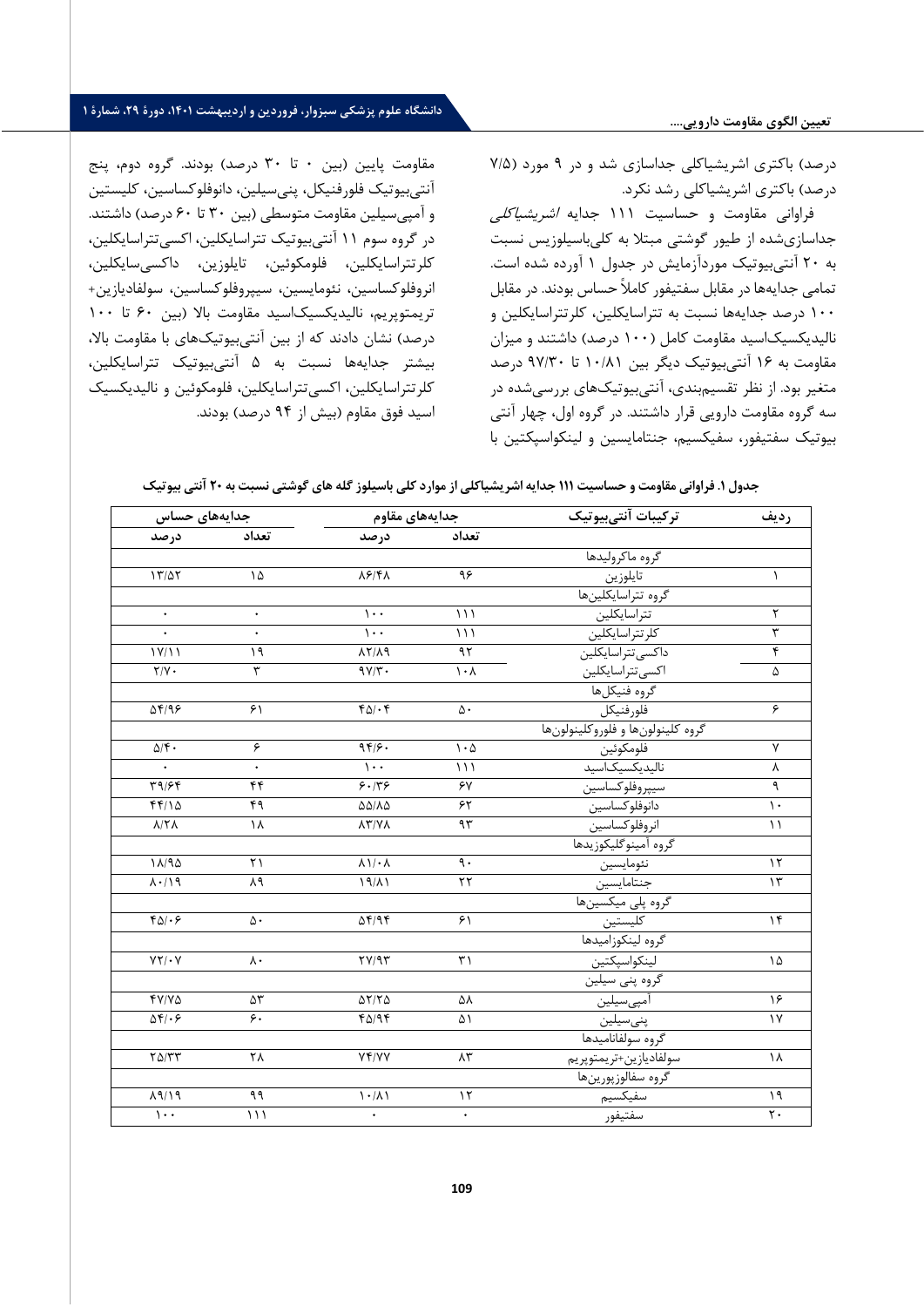در بین جدایه هاي مقاوم، وقوع مقاومت چندگانه شایع بود؛ بهطوري که 100 درصد جدایه ها حداقل به سه ترکیب و 0/9 درصد آنها به 18 ترکیب از مجموع 20 آنتی بیوتیک موردآزمایش مقاوم بودند. بیش از ۹۰ درصد جدایههای

اشریشیاکلی به پنج ترکیب آنتی بیوتیک مقاوم بودند و هیچکدام از جدا یه ها به بیش از 19 ترکیب ضدباکتریایی مقاوم نبودند (جدول 2).

| تعداد جدايههاى مقاوم<br>تعداد تركيبات |                                                                                                            | رديف |
|---------------------------------------|------------------------------------------------------------------------------------------------------------|------|
| آنتي بيوتيک                           | (درصد)                                                                                                     |      |
|                                       | $(1 \cdot \cdot)$ 111                                                                                      | ١    |
| ٢                                     | $(1 \cdot \cdot)$ 111                                                                                      | ٢    |
| ٣                                     | $(1 \cdot \cdot)$ 111                                                                                      | ٣    |
| ۴                                     | $(1.990)$ $1.0$                                                                                            | ۴    |
| ۵                                     | $(1, 9 \cdot 1 \cdot 9)$ \ $\cdot \cdot$                                                                   | ۵    |
| ۶                                     | $($ /. $YY/9Y)$ $\Lambda$ 1                                                                                | ۶    |
| ٧                                     | $($ , $5\lambda$ /۴۶) $Y5$                                                                                 | ٧    |
| ٨                                     | $($ , $\Delta\lambda/\lambda\tau)$ $\epsilon\Delta$                                                        | ٨    |
| ٩                                     | (/ $\Delta\Delta/\lambda\Delta$ ) ۶۲                                                                       | ٩    |
| ١.                                    | $(\Delta \cdot )/\sqrt{6}) \Delta 9$                                                                       | ۱۰   |
| ۱۱                                    | $(1.791 \cdot T)$ .                                                                                        | ۱۱   |
| ۱۲                                    | $($ $($ $\uparrow$ $\uparrow$ $\uparrow$ $\uparrow$ $\uparrow$ $\uparrow$ $\uparrow$ $\uparrow$ $\uparrow$ | ۱۲   |
| ۱۳                                    | $($ / $\wedge$ $\wedge$ $\wedge$ $\wedge$ $\wedge$ $\wedge$                                                | ۱۳   |
| ۱۴                                    | (111/1)17                                                                                                  | ۱۴   |
| ١۵                                    | (1.911)11                                                                                                  | ۱۵   |
| ۱۶                                    | (7.74)                                                                                                     | ۱۶   |
| ۱۷                                    | $($ /. $Y/\lambda)$ $Y$                                                                                    | ۱۷   |
| ۱۸                                    | $((\cdot 9))$                                                                                              | ۱۸   |

|  |  |  |  | جدول ۲. الگوی مقاومت چندگانه ۱۱۱ سویه اشریشیاکلی جدا شده از گلههای گوشتی به ۲۰ آنتیبیوتیک |  |
|--|--|--|--|-------------------------------------------------------------------------------------------|--|
|--|--|--|--|-------------------------------------------------------------------------------------------|--|

جدایههاي خود نداشتند. فقط در 9/1 درصد واحدهاي بررسی شده مثبت، هر پنج اشریشیاکلی جدا شده از یک واحد گوشتی دارای الگوی مقاومت آنتی بیوتیکی مشابه بودند و در ١٣/٧ درصد واحدها، از هر پنج اشریشیاکلی جدا شده، چهار اشریشیاکلی الگوي مقاومت مشابه داشتند (جدول 3).

مقایسه الگوي مقاومت دارویی پنج جدایه اشریشیاکلی بهدست آمده از هر واحد طیور گوشتی نشان داد که بین الگوي مقاومت آنتی بیوتیکی جدایههاي 18 واحد طیور گوشتی (81/8 درصد) تشابههایی وجود دارد اما چهار واحد طیور باقیمانده (18/2 درصد) هیچگونه تشابهی در الگوي مقامت آنتی بیوتیکی

**جدول:3 میزان تشابه در الگوهاي مقاومت آنتی بیوتیکی بین پنج جدایه** اشری شیاکلی **از هر واحد طیور** 

| درصد مرغداری<br>(تعداد) | تعداد جدایههای اشریشیاکلی با الگوی<br>مقاومت دارویی مشابه | ر ديف |
|-------------------------|-----------------------------------------------------------|-------|
| ۹/۱ (۲ واحد)            | ۵                                                         |       |
| ۱۳/۷ (۳ واحد)           |                                                           |       |
| ۲/۵ (۱ واحد)            | $\mathsf{r}_+\mathsf{r}$                                  | ٣     |
| ۲۲/۷ (۵ واحد)           | ٣                                                         | ۴     |
| ۹/۱ (۲ واحد)            | $Y+Y$                                                     | Λ     |
| ۱۳/۷ (۳ واحد)           | ۲                                                         | ۶     |
| ۹/۱ (۲ واحد)            |                                                           | ۷     |
| ۱۸/۲ (۴ واحد)           |                                                           | ٨     |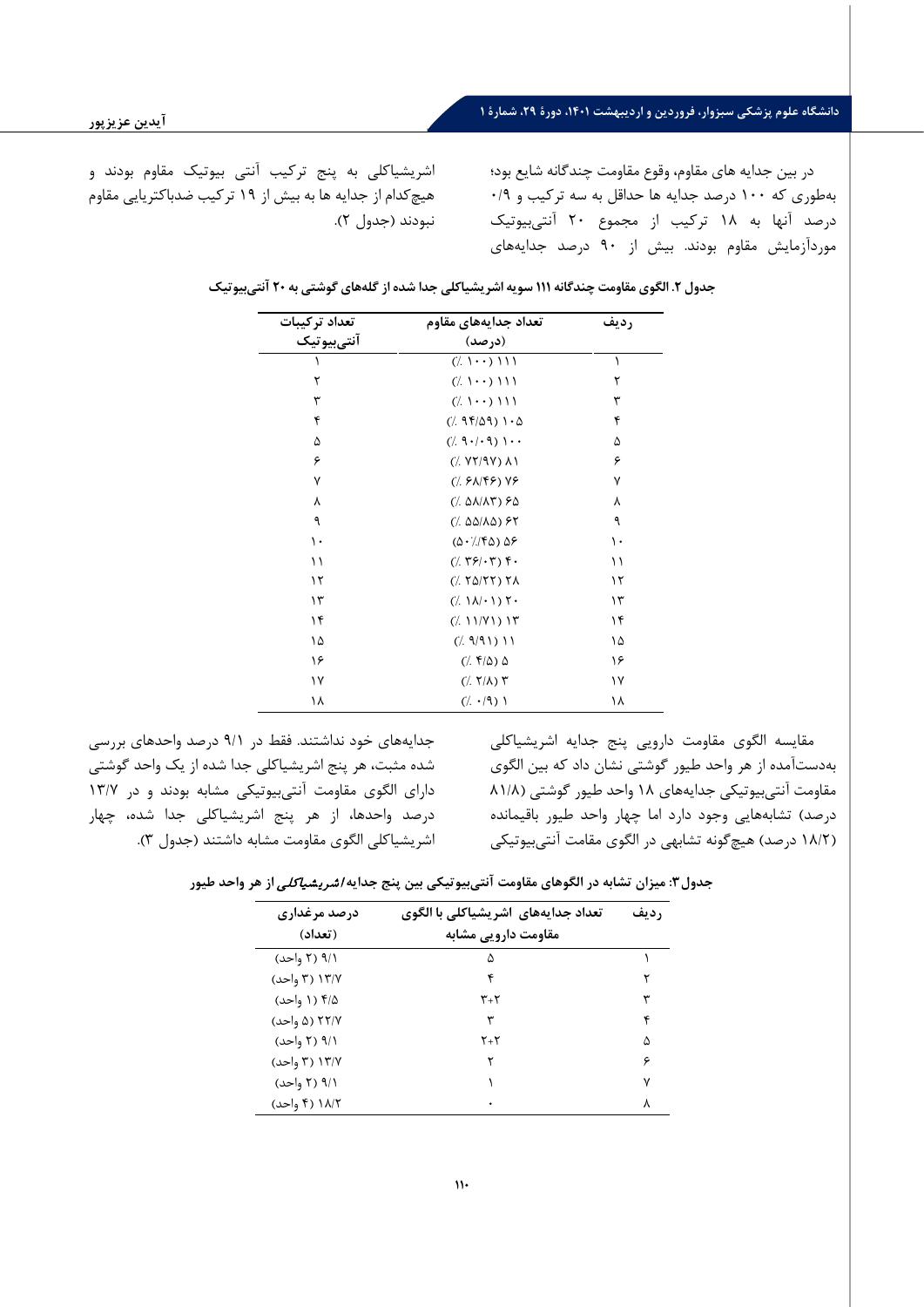### **تعیین الگوي مقاومت دارویی....**

# **.4 مبحث و نتیجه گیري**

کلیباسیلوز از نظر اقتصادي، یکی از مهم ترین بیماري هاي صنعت طیور در دنیا است که باکتری اشریشیاکلی عامل ایجادکننده آن می باشد (9). طبق گزارشهاي پژوهشگران، الگوي مقاومت دارویی در نواحی مختلف جغرافیایی و حتی در مقاطع زمانی متفاوت در یک منطقه متنوع و در حال تغییر است  $(Y, \gamma)$ .

در مطالعه آواد و همکاران بر رو ي 116 سویه بیماریزاي اشریشیاکلی پرندگان (APEC (در استان داکالیا مصر، بیشترین مقاومت مربوط به آمپی سیلین (100 درصد) و سپس تتراسایکلین (/1 93 درصد) و نالیدیکسیکاسید ( 84/5 درصد) گزارش گرد ید و مقاومت در برابر سولفامتوکسازول+تریمتوپریم (۵۸/۶ درصد)، جنتامایسین (۴۸/۳ درصد) و سیپروفلوکساسین (41/4 درصد) در رتبههاي بعدي قرار داشتند (3). عظم و همکاران با مطالعه روي سویههاي APEC بهدست آمده از فارمهاي جوجه گوشتی مبتلا به کلی باسیلوزیس در فیصل آباد پاکستان، بالاترین میزان مقاومت را در برابر آمپی سیلین، تتراسایکلین و سیپروفلوکساسین بهترتیب ۹۸/۶ درصد، ۹۷/۳ درصد و 72 درصد گزارش کردند (4). سوبدي و همکاران با بررسی 50 جدایه اشریشیاکلی از 50 مورد کلی باسیلوز جوجه گوشتی در نپال، بیشترین مقاومت در برابر آمپی سیلین (۹۸ درصد) و پس از آن داکسیسایکلین (62 درصد)، جنتامایسین (۵۵ درصد)، سیپروفلوکساسین (۵۵ درصد) و کلیستین (۵۰ درصد) مشاهده کردند (8). لی و همکاران با بررس ی 87 جدایه APEC از موارد سپتی سمی جوجههاي گوشتی چین، میزان مقاومت در برابر آمپی سیلین، سیپروفلوکساسین، جنتامایسین، سفیکسیم و نئومایسین به ترتیب 97/7 درصد، 94/3 درصد، 93/1 درصد، /6 58 درصد و 52/9 درصد را نشان دادند (9). در بررسی کیم و همکاران روي 79 سویه APEC در کره بالاترین میزان مقاومت، مربوط به آمپی سیلین (83/5 د رصد) بود و نالیدیکسیکاسید (65/8 درصد)، تتراسایکلین ( 64/6 درصد)، سیپروفلوکساس ین (46/8 درصد)، سولفامتوکسازول+ تریمتوپریم (/1 43 درصد)، سفیکسیم (16/5 درصد) و جنتامایسین (/7 12 درصد) در رتبههاي بعدي قرار داشتند (10). تومرونگسوواناکیج و همکاران روي 168 سویهAPEC جدا شده از گله هاي گوشتی تایلندي و استرالیایی مطالعاتی انجام دادند که مشخص گردید در جدایههاي تایلندي، مقاومت در برابر تتراسایکلین، آمپی سیلین و سولفامتوکسازول + تریمتوپریم بهترتیب 84/5 درصد، 70/2 درصد و 51/2 درصد و در جدایههاي استرالیایی مقاومت در برابر تتراسایکلین،

آمپی سیلین و سولفامتوکسازول+تریمتوپریم بهترتیب 36/9 درصد، 29/8 درصد و 17/8 درصد بود (11). وارگا و همکاران با بررسی جدایههاي به دستآمده از جوجههاي گوشتی در اونتاریو کانادا مقاومت در برابر تتراسایکلین، جنتامایسین، آمپی سیلین و سولفامتوکسازول+تریمتوپریم بهترتیب 57 درصد، 50 درصد، 44 درصد و 18 درصد مشاهده کردند (12). در تحقیقی که خان و همکاران بر روي 30 جدایه اشریشیاکلی طیور تجاري در بنگلادش انجام دادند، درصد مقاومت مربوط به اریترومایسین، پنی سیلین، تتراسایکلین، کلرآمفنیکل و جنتامایسین به ترتیب ،100 ،100 ،93/3 53/3 و 23/1 بود (13). واکاوا و همکاران در سال 2015 با بررسی 67 باکتري اشریشیاکلی جدا شده از گله هاي طیور تجاري مبتلا به کلی¬باسیلوز در نیجریه بیشترین مقاومت در برابر کلرآمفنیکل (11/9 درصد) و تتراسایکلین (10/5 درصد) و پس از آنها در برابر نئومایسین (5/9 درصد)، سولفامتوکسازول ( 4/5 درصد)، انروفلوکساسین (3/0 درصد)، آمپی سیلین (/9 2 درصد) و اریترومایسین (1/5 درصد) مشاهده کردند (14). ساگاریگلیا و همکاران با بررسی 51 جدایه بهدستآمده از ماکیان در ایتالیا بیشترین مقاومت را در برابر آمپی سیلین و نال یدیکسیکاسید و کمترین آن را در گروه سفالوسپورینها گزارش کردند (15). طبق بررسیهاي ابراهیم و همکاران روي 269 سویهAPEC ایزوله شده از گلههاي گوشتی در شمال اردن، بیشترین مقاومت مربوط به سولفامتوکسازول+تریمتوپریم (95/5 درصد)، آموکسیسلین (93/3 درصد) و داکسیسایکلین (92/2 درصد) و کمترین آن به سفتریاکسون ( 3/93 درصد) و سفتازیدیم (0 درصد) بود (16). لانگاتا و همکاران در نایروبی کنیا ب یشترین میزان مقاومت اشریشیاکلی را در برابر آمپی سیلین (54/5 درصد) و کوتریموکسازول (26 درصد)، کمتر آن را در برابر سیپروفلوکساسین (0 درصد) و جنتامایسین(0 درصد) نشان دادند (17).

در ایران نیز در خصوص مقاومت آنتیبیوتیکی باکتري اشریشیاکلی طیور، تحقیقاتی فراوان انجام شده است که بیانگر بالا بودن میزان مقاومت آنتیبیوتیکی در مناطق مختلف کشور میباشد. عزیزپور و سعیدي در استان اردبیل ب یشترین میزان مقاومت اشریشیاکلی جدا شده از گلههای گوشتی مبتلا به کلی-باسیلوزیس را در برابر تتراسا یکلین (99/43 درصد) و اریترومایسین (97/75 درصد) و کمترین آن را در برابر فلورفنیکل (۵۸/۹۹ درصد) و لینکواسپکتین (۳۶/۵۲ درصد) گزارش کردند ( 18). مددي و همکاران در ارزیابی مقاومت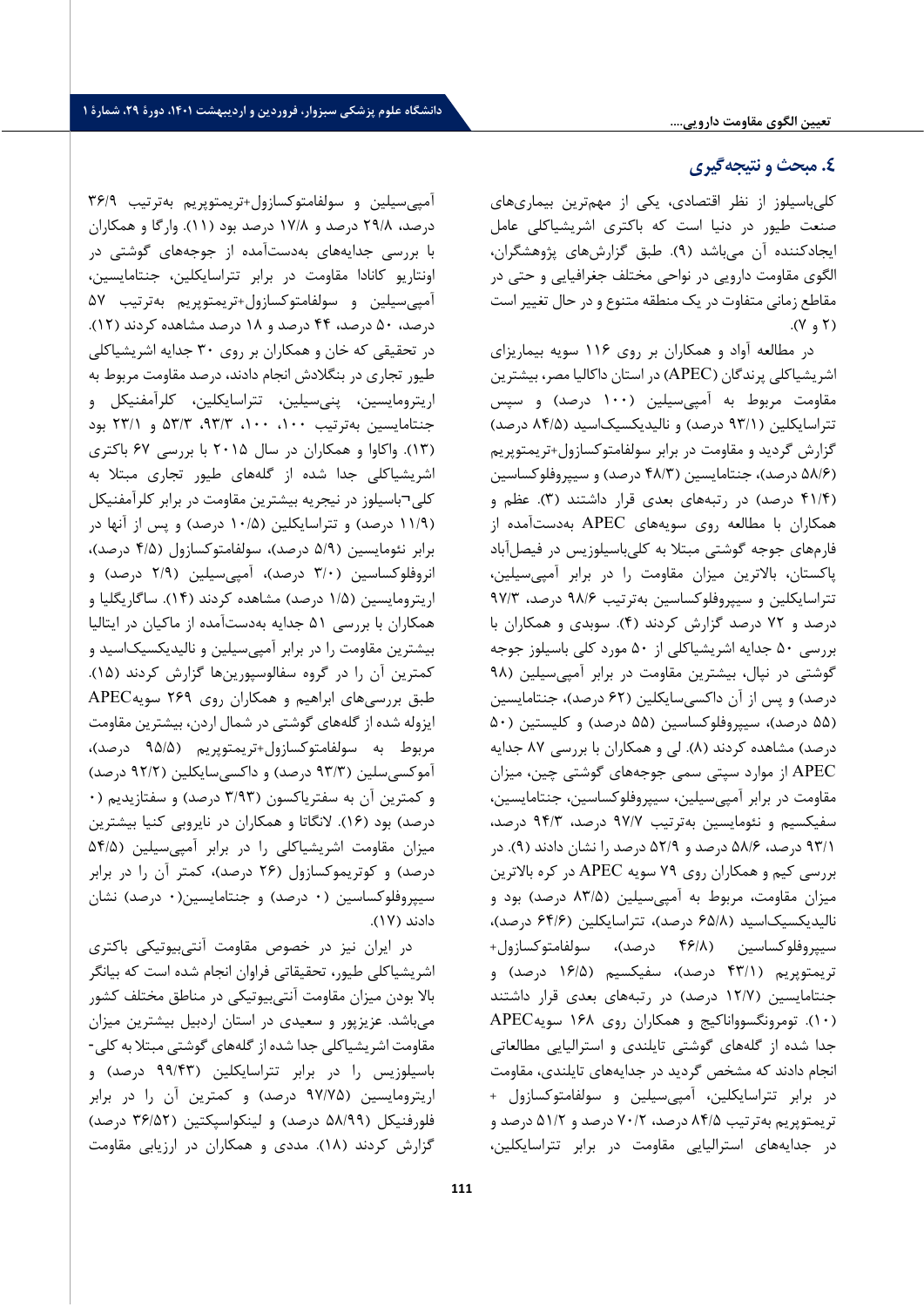درمانی و محرك رشد در مزارع پرورش طیور برمیگردد. عوامل دیگري نظیر وجود ژنهاي مقاومت در برابر داروها ي ضدمیکروبی و همچنین توانایی تبادل ژن هاي مقاومت و فعالیت آنها در میزبانهاي مختلف، در بروز مقاومت دارویی می توانند نقش داشته باشند (23). سه آنتی بیوتیک تتراسایکلین، کلرتتراسایکلین و نالیدیکسیکاسید نمیتوانند در درمان موارد بیماري کلیباسیلوز نقش مؤثر ي داشته باشند (7). در این مطالعه، مقاومت جدایههاي موردبررسی در برابر فلوروکینولونها بهغیر از سپروفلوکساسین و دانوفلوکساسین تقریباً مثل تتراسایکلینها و ماکرولیدها دیده شد. درصد مقاومت پایین نسبت به لینکواسپکتین و جنتامایسین و همچنین گروه سفالوزپورین ها در مقایسه با داروهاي موردبررسی در این مطالعه ناشی از مصرف کردن یا استفاده محدود (به دلایل ترکیبی بودن ساختار و هزینه بالای داروها یا از نظر زمانی در مقایسه با داروهایی که زودتر وارد بازار مصرف شدند، دیرتر به بازار مصرفی معرفی شدند) این ترکیبات دارویی در عرصههاي پیشگیري و درمان گلههاي تجاري طیور است. بنابراین، در حال حاضر این داروها میتوانند در درمان کلیباسیلوز طیور مؤثر باشند. با توجه به جدید بودن برخی از آنتی بیوتیک ها همچون سیپروفلوکساسین، پنی سیلین و آمپی سیلین در سال هاي اخیر و مقایسه آنها با نتایج مطالعه حاضر مشخص گردید که درصد مقاومت این داروها روند صعودي داشته و این روند صعودي مقاومت به داروها در کشور می تواند بهداشت انسانی را تحت تأثیر قرار دهد و کارایی آنها را در درمان بیماري هاي انسانی کاهش دهد. یافتههاي مطالعه حاضر از نظر فراوانی مقاومت دارو یی تا حدود ي با نتایج برخی گزارشها (2 و 19 و 20) در سایر مناطق جعرافیایی کشور همخوانی دارد اما با یافتههاي برخی از محققان (6 و 11) متفاوت میباشد. به نظر می رسد این اختلاف می تواند به علت تفاوت در نوع، م یزان و تداوم مصرف ترکیبات ضدمیکروبی و تفاوت زمانی و مکانی و تفاوت در جدایههاي مورد بررسی باشد.

ایجاد مقاومتهاي چندگانه دارویی به ترکیبات آنتی بیوتیکی بهعنوان یک مشکل اساسی و پدیدهای شایع در بیشتر سویههای بیماریزای اشریشیاکلی طیور دیده می شود که در آن جدا یههاي باکتري حداقل به سه نوع آنتی بیوتیک مقاوم می باشند (3 و 20)؛ به طوري که افزایش قابل توجه در بروز مقاومت چندگانه جدایههاي اشریشیاکلی به ترکیبات آنتی بیوتیکی در دهههاي اخیر در بسیاري از کشورهاي جهان از جمله ایران (7 و 18 و 20)، پاکستان (3)، نپال (4)، چین (10) و ن یجریه (14) گزارش شده است. در این مطالعه نیز طیف

ضدمیکروبی جدایههاي اشریشیاکلی در ارومیه در فاصله زمان ی 2006 تا 2011 نشان دادند که بالاترین درصد مقاومت نسبت به تایلوزین، تتراسایکلین و ار یترومایسین بود و بالاترین حساسیت به فلورفنیکل و لینکواسپکتین وجود داشت (19). جعفري و همکاران در بررسی 120جدایه اشریشیاکلی بهدست آمده از گلههاي جوجه گوشتی سالم و گله هاي مبتلا به کلیسپتیسمی در اهواز بالاترین میزان مقاومت را نسبت به انروفلوکساسین (90/8 درصد) مشاهده کردند اما مقاومت در برابر فلورفنیکل ( 83/3 درصد)، داکسیسایکلین (82/5 درصد)، سولتریم (74/2 درصد) و لینکواسپکتین (66/7 درصد) در رتبههاي بعدي بودند (6). بخشی و همکاران در یزد نیز بالاترین میزان مقاومت را در برابر نالیدیکسیک اسید (100 درصد) و سپروفلوکساسین (86 درصد) و بالاترین حساسیت را در مقابل کلیستین (100 درصد) و جنتامایسین (93 درصد) گزارش کردند (2). در بررسی سیفی و همکاران روي 80 جدایه اشریشیاکلی از گلههای گوشتی مازندران، بالاترین میزان مقاومت جدایههاي اشریشیاکلی مربوط به دو آنتی بیوتیک تتراسایکلین (71/25 درصد)، اریترومایسین (65 درصد) و آمپیسیلین (/5 62 درصد) بود (20). جهانتیغ و همکاران در استان سیستان و بلوچستان، بیشترین میزان مقاومت سویههاي اشریشیاکلی جدا شده از گلههاي گوشتی مبتلا به کلی- باسیلوزیس را در برابر تتراسایکلین (95/0 درصد)، سپروفلوکساسین (88/3 درصد)، کوتریموکسازول (86/7 درصد)، لینکواسپکتین (52/5 درصد) و جنتامایسین (21/7 درصد) نشان دادند (21). حسنی و همکاران با بررسی 71 جدایه از جوجههاي گوشتی مبتلا به کلیباسیلوز، درصد مقاومت به داکسیسایکلین، دانوفلوکساسین، انروفلوکساسین، سولتریم، فلورفنیکل کلیستین و نئومایسین را بهترتیب ۶۶/۱ ، ۶۰/۷، ،55 ،50/8 ،41/7 18 و 16/1 گزارش کردند (22).

در مطالعه حاضر ن یز میزان مقاومت به بیشتر آنتی بیوتیک هاي با مصرف رایج در صنعت طیور (تایلوزین، تتراسایکلین، اکسیتتراسایکلین، کلرتتراسایکلین، داکسیسایکلین، سولفادیازین+تریمتوپریم، فلومکوئ ین، انروفلوکساسین، نئومایسین و نالیدیکسیکاسید) بالا میباشد که ۵۰ درصد از ترکیبات ضدباکتریایی موردبررسی را تشکیل می دهند. 100 درصد از اشریشیاکلیهاي جدا شده موردبررسی نسبت به سه آنتی بیوتیک تتراسایکلین، کلرتتراسایکلین و نالیدیکسیکاسید فوق مقاوم بودند که دلا یل عمده آن به استفاده غیراصولی و طولانی مدت این ترکیبات بهویژه گروه تتراسایکلینها و ماکرولیدها در قالب برنامههاي درمانی و تحت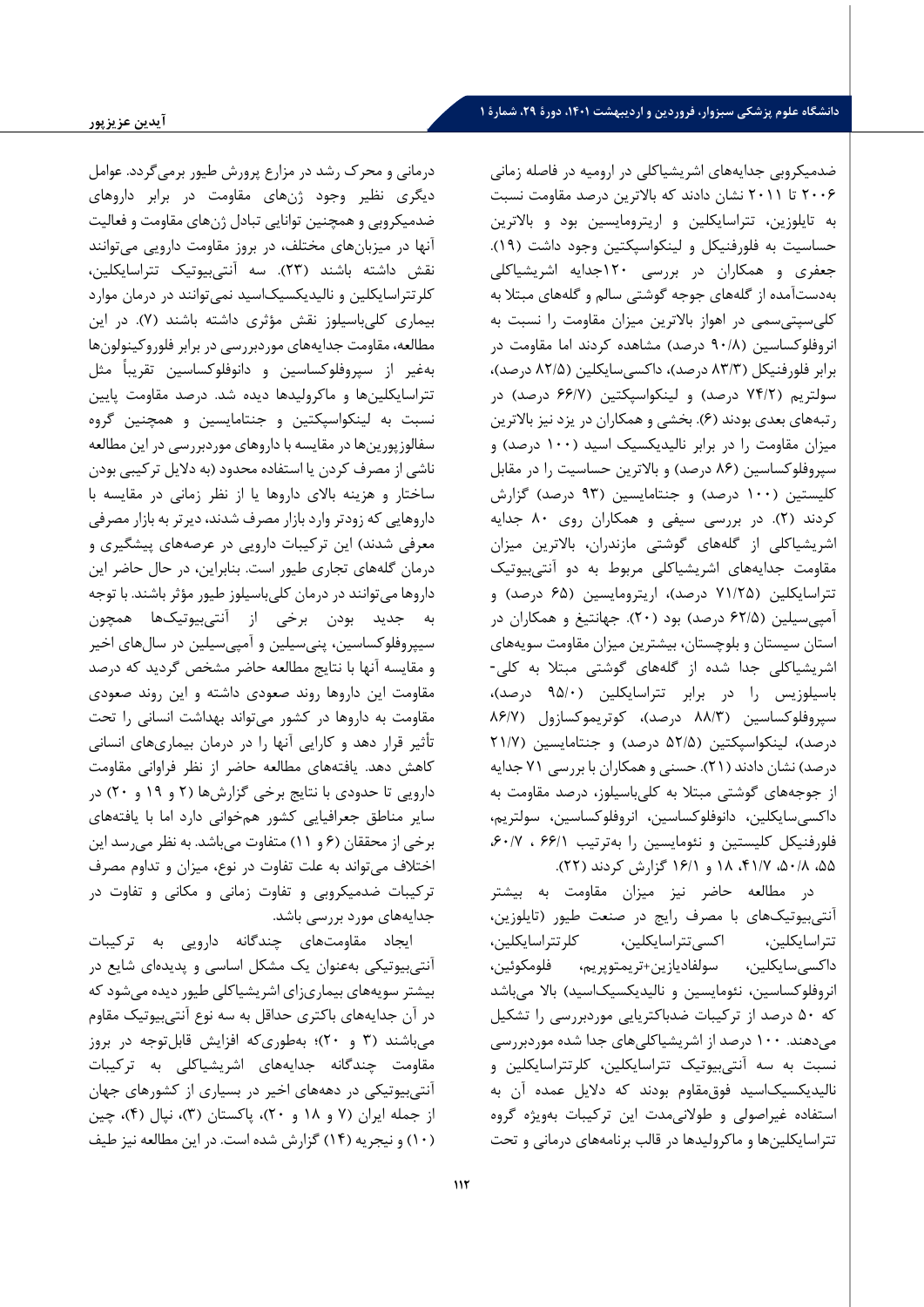#### **تعیین الگوي مقاومت دارویی....**

و میزان مقاومت جدایهها به آنتیبیوتیک ها گسترده و بالا بود؛ به نحوي که تمامی 111 جدایه موردبررسی به سه نوع آنتی بیوتیک و 100 جدایه (بیش از 90 درصد) به پنج نوع آنتی بیوتیک از مجموع 20 ترکیب ضدمیکروبی مورد آزمایش مقاوم بودند که عمدتاً بهدلیل استفاده ب ی رویه و نادرست این ترکیبات دارویی بدون ارزیابی دقیق از میزان حساسیت باکتریایی در گلههاي پرورشی طیور میباشد. زنگ خطري برا ي انتقال ژنهاي مقاوم به آنتی بیوتیک به انسان محسوب میشود. این موضوع در کشورهاي درحالتوسعه که مدت زمان پرهیز از مصرف گوشت و سایر فراوردههاي دامی تحت درمان با آنتی بیوتیک ها رعایت نمی شود، بسیار جدي میباشد. این یافته مطالعه حاضر (در خصوص اینکه جدایههاي موردبررسی به بیش از سه نوع آنتی بیوتیک مقاوم داشتند) با مطالعات جعفري و همکاران، کیم و همکاران و جهانتیغ و همکاران، همراستا است  $(7)$  و  $(1)$  و  $(7)$ .

میزان تشابه الگوي مقاومت آنتی بیوتیکی جدایههاي اشریشیاکلی گلهها طی سال هاي اخیر موردتوجه پژوهشگران قرار گرفته است. در مطالعه حاضر 81/8 درصد مرغداري ها الگوي مقاومت یکسانی داشتند و 18/2 درصد مرغداري ها نیز تشابهی در الگوی مقاومت دارویی جدایههای خود نداشتند. در این مطالعه نیز در 9/1 درصد از مرغداري هاي موردبررسی، هر پنج جدایه اشر یشیاکلی از یک مرغداري داراي الگوي مقاومت دارو یی مشابهی بودند. با توجه به تنوع فراوانی الگوي مقاومت دارو یی جدایهها در مزارع موردبررسی در این مطالعه، آزمایش

Isolated from Chickens with Colibacillosis in Yazd, Iran. Journal of Food Quality and Hazards Control. 2017; 4: 74-78.

[3]. Awad A, Arafat N, Elhadidy M. Genetic elements associated with antimicrobial resistance among avian pathogenic Escherichia coli. Annals of Clinical Microbiology and Antimicrobials . 2016; 15: 59. P, et al. Antibiotic resistance pattern and virulence genes

content in avian pathogenic Escherichia coli (APEC) from broiler chickens in Chitwan, Nepal. BMC Veterinary Research. 2019; 14:113.

- [9]. Li Y, Chen L, Wu X, Huo S. Molecular characterization of multidrug-resistant avian pathogenic Escherichia coli isolated from septicemic broilers. Poultry Science. 2015; 94 (4):601–611.
- [10]. Kim YB, Yoon MY, Ha JS, Seo KW, Noh EB, Son SH, et al. Molecular characterization of avian pathogenic Escherichia coli from broiler chickens with colibacillosis . Poultry Science. 2020; 99 (2): 1088-1095 .
- [11].Thomrongsuwannakij T, Blackall PJ, Djordjevic S P, Cummins M L, Chansiripornchai N. A comparison of virulence genes, antimicrobial resistance profiles and genetic diversity of avian pathogenic Escherichia coli (APEC) isolates from broilers and broiler breeders in Thailand and Australia . Avian Pathology. 2020; 49 (5): 457-466 .
- [12].Varga C, Brash ML, Slavic D, Boerlin P, Ouckama R, Weis A, e

حساسیت آنتی بیوتیکی (آنت ی بیوگرام) باید مستقلاً براي هر منطقه و یا حتی هر واحد مرغداري پیش از تجویز آنتی بیوتیک ها انجام شود تا دارو ي مناسب و مؤثر براي درمان کلے باسیلوز انتخاب گردد.

نتایج این بررس ی نشان داد که طیف و میزان مقاومت جدایههاي اشر یشیاکلی موردبررسی نسبت به بیشتر آنتی بیویتکهاي با مصرف رایج در صنعت ط یور ایران، گسترده و بالا میباشد که این موضوع می تواند ناشی از مصرف بی رویه آنتی بیوتیک ها در مزارع طیور باشد؛ بنابراین لزوم اجراي طرح یایش ملی برای مقاومت ضدمیکروبی ضروری به نظر می رسد، تا با مصرف اصول ی داروها در مزارع پرورش طیور به همراه ارتقاي سطح بهداشتی و رعایت نکات امنیت زیستی از گسترش باکتري هاي مقاوم و در نتیجه افزایش مقاومت آنتی بیویتکی باکتري ها جلوگیري شود.

# **تشکر و قدردانی**

از کلیه افرادي که در اجراي این پژوهش همکاري داشتند، تقدیر و تشکر میشود.

# **تعارض منافع**

هیچگونه تضاد منافعی در خصوص پژوهش حاضر وجود ندارد.

### **References**

- [1]. Nolan LK,Vaillancourt JP, Barbieri NL, Logue CM. Colibacillosis. In: Swayne DE, Boulianne M, Logue CM, Mcdougald L, Nair V, Suarez DL, et al. Diseases of Poultry. 14th ed. Iowa, John Wiley and Sons: USA; 2019; pp.770-830.
- [2]. Bakhshi M, Fatahi Bafghi M, Astani A, Ranjbar VR, Zandi H, Vakili M. Antimicrobial Resistance Pattern of Escherichia coli
- [4]. Azam M, Mohsin M, Rahman, SU, Saleemi MK. Virulenceassociated genes and antimicrobial resistance among avian pathogenic Escherichia coli from colibacillosis affected broilers Pakistan. Tropical Animal 2019; 51(5):1259-1265.
- [5]. Azizpour A. A Study of Salmonella Spp. Contamination Rate of Eggs and Assessment of their Antibiotic Resistance Pattern in Ardabil, Iran. Qom University of Medical Sciences Journal . 2020; 14(1): 38-50. (Persian)
- [6]. Jafari R, Ghanbarpour R, Ghorbanpour Najaf Abadi M, Mayahi M, Amani A. Determination of antibiotic resistance patterns in Escherichia coli isolatedfrom healthy and colisepticemic broiler chickens in Ahvaz. Journal of Veterinary Microbiology. 2015; 11 (2): 109-117. (Persian)
- [7]. Azizpour A. A survy of Escherichia coli Contamination in eggs of Ardabil and determination their Antibiotic Resistanc. Veterinary Researches and Biological Products. 2021; 4 (4): 112- 120. (Persian)
- [8]. Subedi M, Luitel H, Devkota B, Bhattarai RK, Phuyal S, Panthi